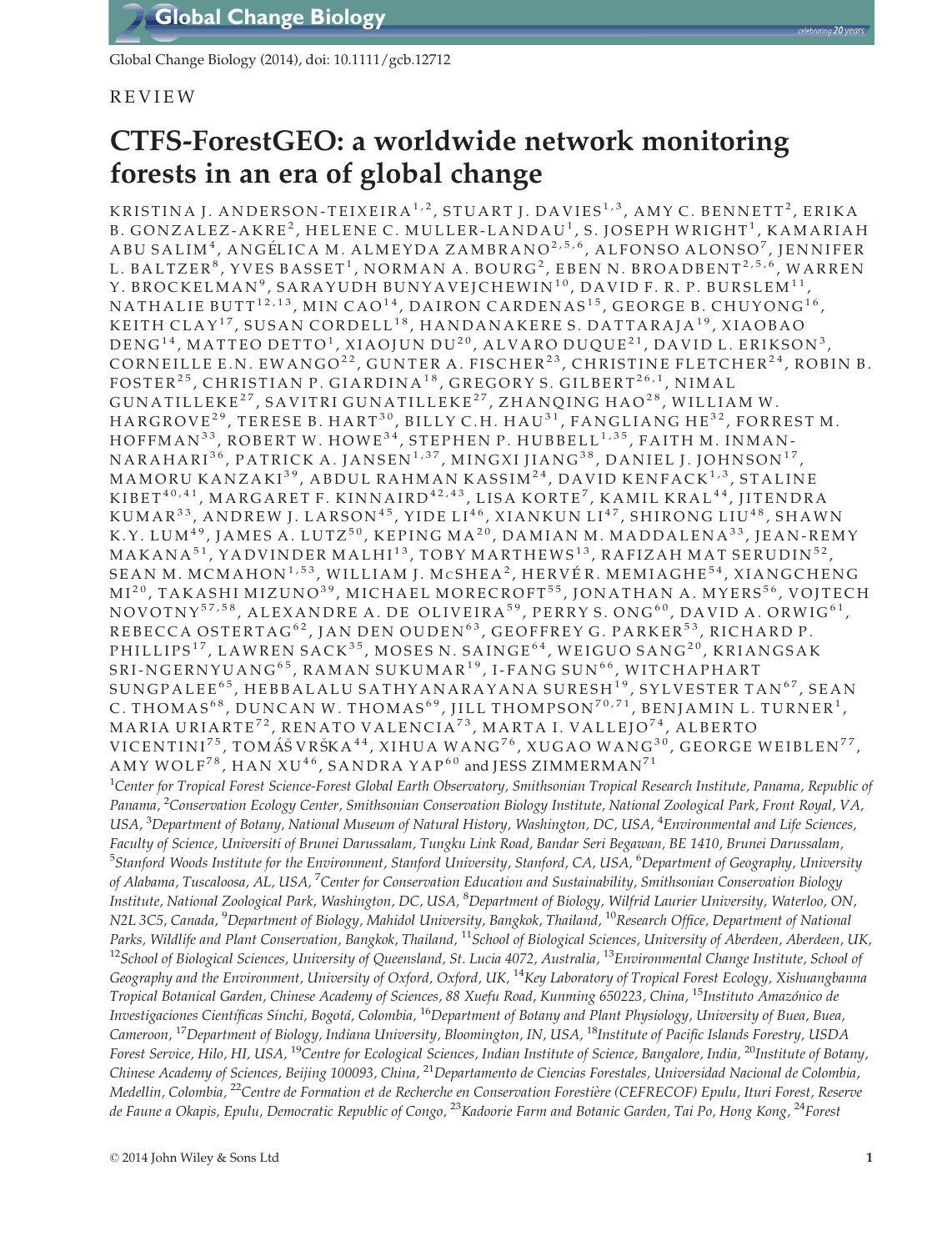Research Institute Malaysia, Selangor, Malaysia, <sup>25</sup>Botany Department, The Field Museum, Chicago, IL, USA, <sup>26</sup>Environmental Studies Department, University of California, Santa Cruz, Santa Cruz, CA, USA, <sup>27</sup>Faculty of Science, Department of Botany, University of Peradeniya, Peradeniya, Sri Lanka, <sup>28</sup>State Key Laboratory of Forest and Soil Ecology, Institute of Applied Ecology, Chinese Academy of Sciences, Shenyang 110164, China, <sup>29</sup>Eastern Forest Environmental Threat Assessment Center, USDA-Forest Service Station Headquarters, Asheville, NC, USA, <sup>30</sup>Tshuapa-Lomami-Lualaba Project, Lukuru Wildlife Research Foundation, Kinshasa BP 2012, Democratic Republic of the Congo, <sup>31</sup>Kadoorie Institute and School of Biological Sciences, The University of Hong Kong, Pokfulam, Hong Kong, <sup>32</sup>Department of Renewable Resources, University of Alberta, Edmonton, AB, Canada, 33Computational Earth Sciences Group, Oak Ridge National Laboratory, Oak Ridge, TN, USA, <sup>34</sup>Department of Natural and Applied Sciences, University of Wisconsin-Green Bay, Green Bay, WI 54311, USA, <sup>35</sup>Department of Ecology and Evolutionary Biology, University of California, Los Angeles, Los Angeles, CA, USA, <sup>36</sup>College of Tropical Agriculture and Human Resources, University of Hawaii at Manoa, Honolulu, HI, USA, <sup>37</sup>Resource Ecology Group, Wageningen University, Wageningen, The Netherlands, <sup>38</sup>Wuhan Botanical Garden, Chinese Academy of Sciences, Wuhan 430074, China, <sup>39</sup>Graduate School of Agriculture, Kyoto University, Kyoto, Japan, <sup>40</sup>National Museums of Kenya, P.O. Box 40658 -00100, Nairobi, Kenya, <sup>41</sup>Land Resource Management & Agricultural Technology Department, University of Nairobi, P.O. Box 29053-00625 Nairobi, Kenya, <sup>42</sup>Mpala Research Centre, PO Box 555, Nanyuki 10400, Kenya, <sup>43</sup>Global Conservation Programs, Wildlife Conservation Society, 2300 Southern Blvd., Bronx, NY 10460, USA, <sup>44</sup>Department of Forest Ecology, Silva Tarouca Research Institute, Brno, Czech Republic, <sup>45</sup>Department of Forest Management, College of Forestry and Conservation, The University of Montana, Missoula, MT, USA, <sup>46</sup>Research Institute of Tropical Forestry, Chinese Academy of Forestry, Guangzhou, China, <sup>47</sup>Guangxi Institute of Botany, Chinese Academy of Sciences, Guilin, Guangxi, China, <sup>48</sup>Research Institute of Forest Ecology, Environment and Protection, Chinese Academy of Forestry, Beijing, China, <sup>49</sup>Natural Sciences & Science Education Academic Group, National Institute of Education, Nanyang Technological University, Singapore, <sup>50</sup>Wildland Resources Department, Utah State University, Logan, UT, USA, <sup>51</sup> Wildlife Conservation Society, Brazzaville, Democratic Republic of the Congo, <sup>52</sup>Environmental and Life Sciences, Faculty of Science, Universiti of Brunei Darussalam, Tungku Link Road, BE 1410, Bandar Seri Begawan, Brunei Darussalam, <sup>53</sup>Forest Ecology Group, Smithsonian Environmental Research Center, Edgewater, MD, USA, <sup>54</sup>Institut de Recherche en Ecologie Tropicale/Centre National de la Recherche Scientifique et Technologique, Libreville, GABON, <sup>55</sup>Natural England, Sheffield, England, UK, <sup>56</sup>Department of Biology, Washington University in St. Louis, St. Louis, MO, USA, <sup>57</sup>New Guinea Binatang Research Centre, PO Box 604, Madang, Papua New Guinea, <sup>58</sup>Biology Centre, Academy of Sciences of the Czech Republic and Faculty of Science, University of South Bohemia, Branisovska 31, Ceske Budejovice 370 05, Czech Republic, <sup>59</sup>Departamento Ecologia, Universidade de São Paulo,Instituto de Biociências, Cidade Universitária, São Paulo, SP, Brazil, <sup>60</sup>Institute of Biology, University of the Philippines Diliman, Quezon City, Philippines, <sup>61</sup>Harvard Forest, Harvard University, Petersham, MA, USA,  $62$ Department of Biology, University of Hawaii, Hilo, HI, USA,  $63$ Forest Ecology and Forest Management Group, Wageningen University, Wageningen, The Netherlands, <sup>64</sup>Tropical Plant Exploration Group (TroPEG), P.O. Box 18 Mundemba, Southwest Region, Cameroon, <sup>65</sup>Faculty of Architecture and Environmental Design, Maejo University, Chiang Mai Province, Thailand, <sup>66</sup>Department of Natural Resources and Environmental Studies, National Dong Hwa University, Hualian, Taiwan, <sup>67</sup>Sarawak Forest Department, Kuching, Sarawak, Malaysia, <sup>68</sup>Faculty of Forestry, University of Toronto, 33 Willcocks St., Toronto, ON M5S 3B3, Canada, <sup>69</sup>School of Biological Sciences, Washington State University, Vancouver, WA, USA, <sup>70</sup>Centre for Ecology & Hydrology, Bush Estate, Penicuik, Midlothian EH26 0QB, UK, <sup>71</sup>Institute for Tropical Ecosystem Studies, Department of Environmental Science, University of Puerto Rico, Rio Piedras Campus, PO Box 70357, San Juan 00936-8377, Puerto Rico, <sup>72</sup>Department of Ecology, Evolution & Environmental Biology, Columbia University, New York, NY, USA, <sup>73</sup>Department of Biological Sciences, Pontifical Catholic University of Ecuador, Apartado Postal 17-01-2184, Quito, Ecuador, <sup>74</sup>Calle 37, Instituto Alexander von Humboldt, Number 8-40 Mezzanine, Bogotá, Colombia, <sup>75</sup>Instituto Nacional de Pesquisas da Amazônia, Manaus, Brazil, <sup>76</sup>School of ecological and environmental sciences, East China Normal University, Shanghai, China, <sup>77</sup>Department of Plant Biology, University of Minnesota, St. Paul, MN, USA, <sup>78</sup>Departments of Biology & Natural & Applied Sciences, Lab Sciences 435, UW-Green Bay, Green Bay, WI 54311, USA

# Abstract

Global change is impacting forests worldwide, threatening biodiversity and ecosystem services including climate regulation. Understanding how forests respond is critical to forest conservation and climate protection. This review describes an international network of 59 long-term forest dynamics research sites (CTFS-ForestGEO) useful for characterizing forest responses to global change. Within very large plots (median size 25 ha), all stems ≥1 cm diameter are identified to species, mapped, and regularly recensused according to standardized protocols. CTFS-ForestGEO spans 25°S–61°N latitude, is generally representative of the range of bioclimatic, edaphic, and topographic conditions experienced by forests worldwide, and is the only forest monitoring network that applies a standardized protocol to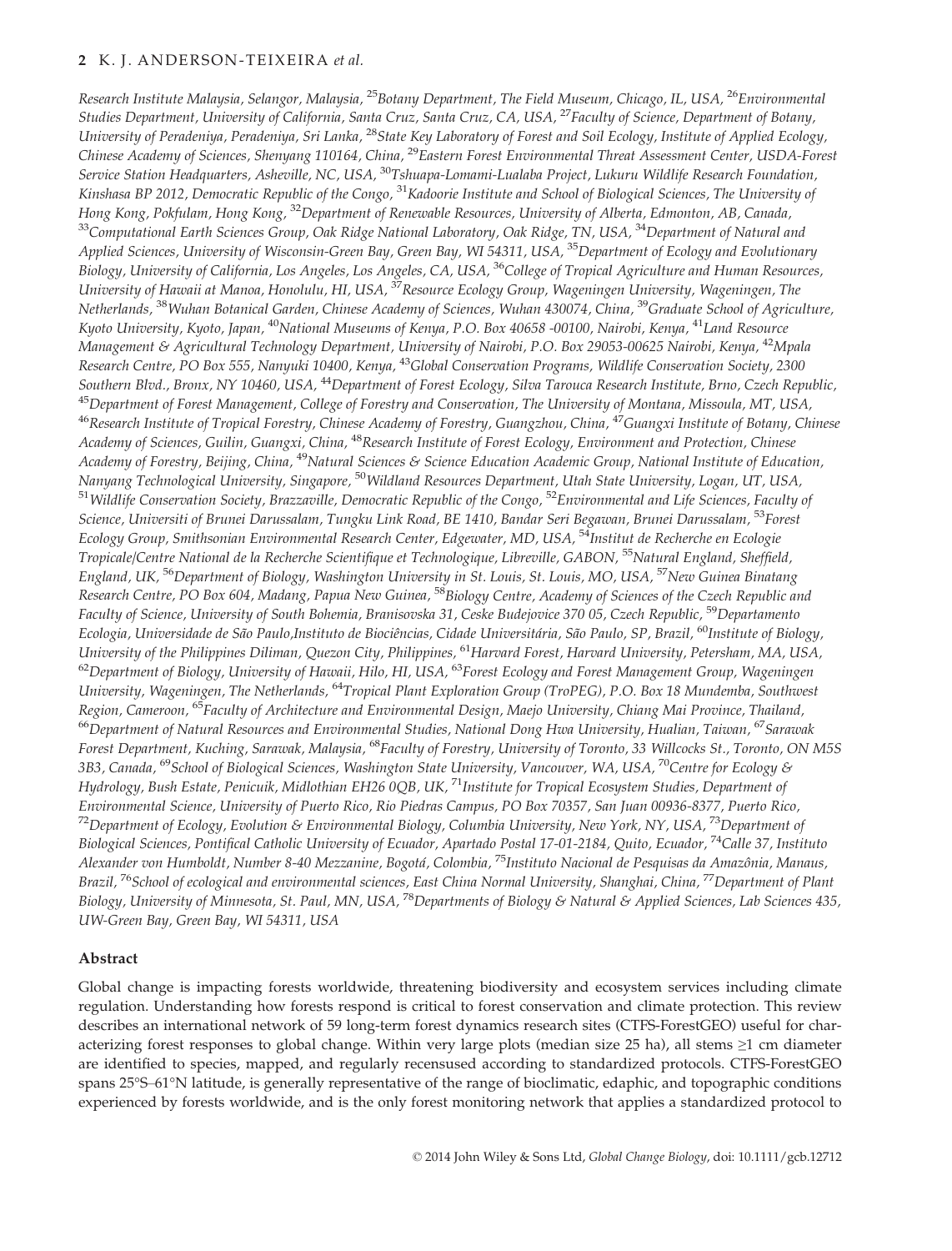each of the world's major forest biomes. Supplementary standardized measurements at subsets of the sites provide additional information on plants, animals, and ecosystem and environmental variables. CTFS-ForestGEO sites are experiencing multifaceted anthropogenic global change pressures including warming (average 0.61 °C), changes in precipitation (up to  $\pm 30\%$  change), atmospheric deposition of nitrogen and sulfur compounds (up to 3.8 g N m<sup>-2</sup> yr<sup>-1</sup> and 3.1 g S m<sup>-2</sup> yr<sup>-1</sup>), and forest fragmentation in the surrounding landscape (up to 88% reduced tree cover within 5 km). The broad suite of measurements made at CTFS-ForestGEO sites makes it possible to investigate the complex ways in which global change is impacting forest dynamics. Ongoing research across the CTFS-ForestGEO network is yielding insights into how and why the forests are changing, and continued monitoring will provide vital contributions to understanding worldwide forest diversity and dynamics in an era of global change.

Keywords: biodiversity, Center for Tropical Forest Science (CTFS), climate change, demography, forest dynamics plot, Forest Global Earth Observatory (ForestGEO), long-term monitoring, spatial analysis

Received 31 May 2014 and accepted 6 July 2014

#### Introduction

Forests play key roles in biodiversity maintenance and climate regulation. Globally, they support over half of all described species and provide a range of valuable ecosystem services (Groombridge, 2002; Pan et al., 2013). Forests play a particularly significant role in climate regulation; they contain  $\sim$ 45% of carbon (C) in the terrestrial biosphere and influence climate on local to global scales through their low albedo and high rates of evapotranspiration (Snyder et al., 2004; Bonan, 2008; Anderson-Teixeira et al., 2012; Pan et al., 2013). Global change pressures – including climate change, pollution, agricultural expansion, logging, nontimber forest product extraction, hunting, and the spread of invasive species – are affecting forests worldwide, threatening biodiversity, altering community composition, and driving feedbacks to climate change (Foley et al., 2005; Chapin et al., 2008; Wright, 2010). Understanding and predicting such changes will be critical to biodiversity conservation, management of ecosystem services, and climate protection.

The Center for Tropical Forest Science (CTFS) – Forest Global Earth Observatory (ForestGEO) is a global network of forest research sites that is strategically poised for monitoring, understanding, and predicting forest responses to global change. This international partnership currently includes 59 long-term forest dynamics research sites in 24 countries (Fig. 1), which have been monitored continuously since as early as 1981 (Barro Colorado Island; Condit, 1995). The network applies a unique standardized tree census protocol across all of the world's major forest biomes, allowing comparison across sites (e.g., Condit, 2000; Muller-Landau et al., 2006a,b; Chave et al., 2008; Chisholm et al., 2013, 2014). Supplementary measurements, also following standardized procedures, provide additional information on plants, animals, and ecosystem

Correspondence: Kristina J. Anderson-Teixeira,

tel. 1 540 635 6546, fax 1 540 635 6506, e-mail: teixeirak@si.edu

processes, making it possible to identify ecological interactions that might otherwise be missed (e.g., Harrison et al., 2013). This review describes the defining features of a CTFS-ForestGEO plot, the distribution and representativeness of CTFS-ForestGEO sites, supplementary measurements and their applications, global change pressures across the CTFS-ForestGEO network, and the impacts of these drivers documented to date.

#### Attributes of a CTFS-ForestGEO plot

The unifying measurement at all CTFS-ForestGEO sites is an intensive census of all freestanding woody stems  $\geq$ 1 cm diameter at breast height (DBH), typically repeated every 5 years, that characterizes forest structure, diversity and dynamics over a large spatial area (Table 1). Plot sizes are large, ranging from 2 to 120 ha, with a median size of 25 ha and  $90\% \ge 10$  ha (Table 2). Following standardized methodology, each individual (genet) is mapped, tagged, and identified to species when it first enters the census. In the case of multistemmed individuals, each stem ≥1 cm DBH (ramet) is censused. On each stem, diameter is measured at breast height (1.3 m) or above stem irregularities (Manokaran et al., 1990; Condit, 1998). The census includes both trees and shrubs; henceforth, the term "trees" will refer to all individuals in the census. An accompanying finescale topographic survey allows identification of topographically defined habitat types (e.g., ridges, valleys, slopes; Condit, 1998). This core CTFS-ForestGEO protocol has proved useful for a wide range of analyses (Table 1).

#### Site distribution and representativeness

This core tree census protocol has been applied to 59 sites distributed among all of the world's major forest biomes, making CTFS-ForestGEO the only international forest monitoring network with global distribution (Fig. 1; Table 2). In total, 1653 ha of forest (>5.68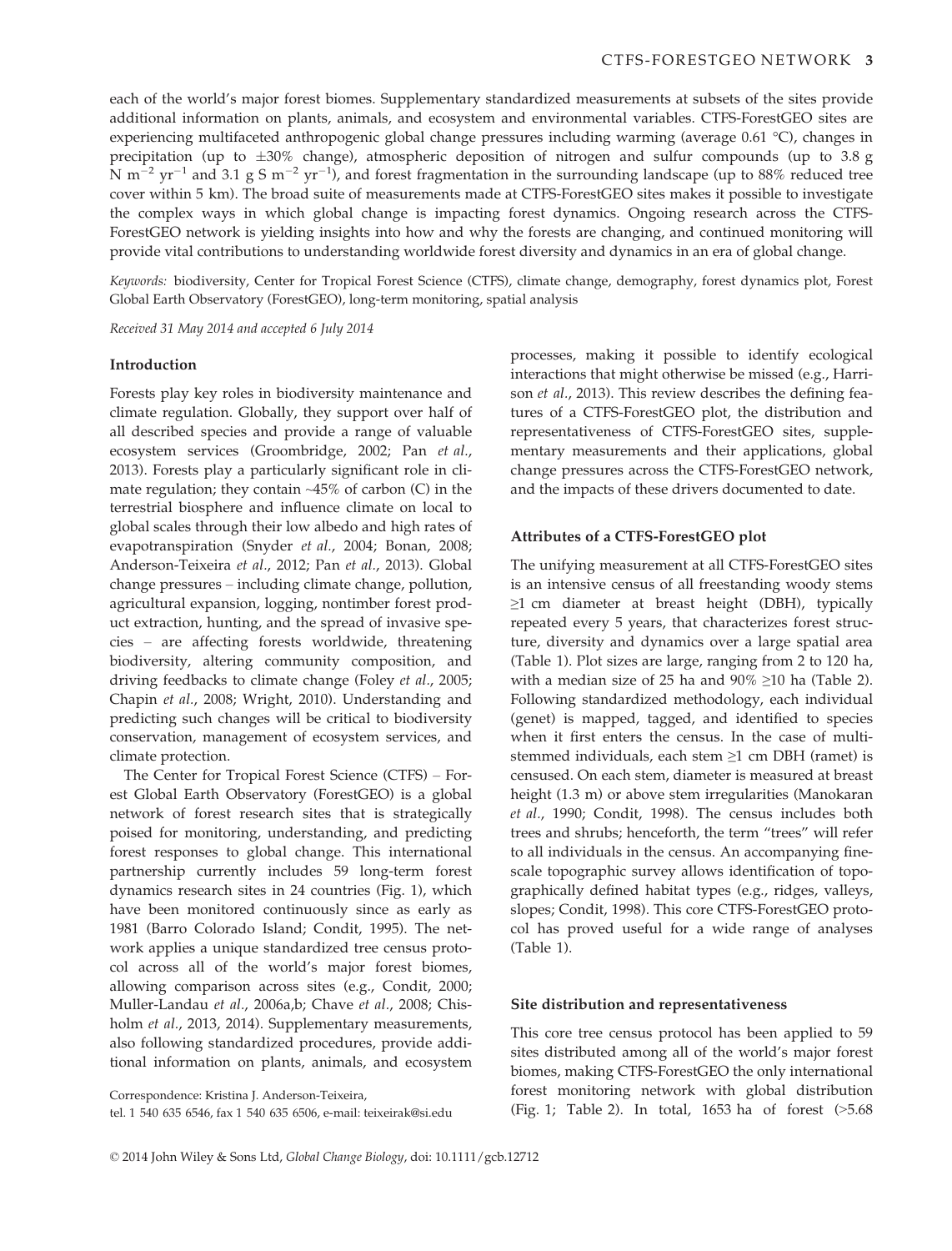

Fig. 1 Map of the CTFS-ForestGEO network illustrating its representation of bioclimatic, edaphic, and topographic conditions globally. Site numbers correspond to ID# in Table 2. Shading indicates how well the network of sites represents the suite of environmental factors included in the analysis; light-colored areas are well-represented by the network, while dark colored areas are poorly represented. Stippling covers nonforest areas. The analysis is described in Appendix S1.

| Attribute                                           | Utility                                                                                                                                                                                                                                                                                                                                                                                                                                                                                                                            |
|-----------------------------------------------------|------------------------------------------------------------------------------------------------------------------------------------------------------------------------------------------------------------------------------------------------------------------------------------------------------------------------------------------------------------------------------------------------------------------------------------------------------------------------------------------------------------------------------------|
| Very large plot size                                | Resolve community and population dynamics of highly diverse forests with many<br>rare species with sufficient sample sizes (Losos & Leigh, 2004; Condit et al., 2006);<br>quantify spatial patterns at multiple scales (Condit et al., 2000; Wiegand et al., 2007a,b;<br>Detto & Muller-Landau, 2013; Lutz et al., 2013); characterize gap dynamics<br>(Feeley et al., 2007b); calibrate and validate remote sensing and models, particularly<br>those with large spatial grain (Mascaro et al., 2011; Réjou-Méchain et al., 2014) |
| Includes every freestanding<br>woody stem ≥1 cm DBH | Characterize the abundance and diversity of understory as well as canopy trees; quantify<br>the demography of juveniles (Condit, 2000; Muller-Landau et al., 2006a,b).                                                                                                                                                                                                                                                                                                                                                             |
| All individuals identified<br>to species            | Characterize patterns of diversity, species-area, and abundance distributions<br>(Hubbell, 1979, 2001; He & Legendre, 2002; Condit et al., 2005; John et al., 2007;<br>Shen et al., 2009; He & Hubbell, 2011; Wang et al., 2011; Cheng et al., 2012); test theories<br>of competition and coexistence (Brown et al., 2013); describe poorly known plant species<br>(Gereau & Kenfack, 2000; Davies, 2001; Davies et al., 2001; Sonké et al., 2002;<br>Kenfack et al., 2004, 2006)                                                  |
| Diameter measured on<br>all stems                   | Characterize size-abundance distributions (Muller-Landau et al., 2006b; Lai et al., 2013;<br>Lutz et al., 2013); combine with allometries to estimate whole-ecosystem properties<br>such as biomass (Chave et al., 2008; Valencia et al., 2009; Lin et al., 2012; Ngo et al., 2013;<br>Muller-Landau et al., 2014)                                                                                                                                                                                                                 |
| Mapping of all stems and<br>fine-scale topography   | Characterize the spatial pattern of populations (Condit, 2000); conduct spatially explicit<br>analyses of neighborhood influences (Condit et al., 1992; Hubbell et al., 2001;<br>Uriarte et al., 2004, 2005; Rüger et al., 2011, 2012; Lutz et al., 2014); characterize microhabitat<br>specificity and controls on demography, biomass, etc. (Harms et al., 2001; Valencia et al., 2004;<br>Chuyong et al., 2011); align on the ground and remote sensing measurements (Asner et al., 2011;<br>Mascaro et al., 2011).             |
| Census typically repeated<br>every 5 years          | Characterize demographic rates and changes therein (Russo et al., 2005; Muller-<br>Landau et al., 2006a,b; Feeley et al., 2007a; Lai et al., 2013; Stephenson et al., 2014);<br>characterize changes in community composition (Losos & Leigh, 2004; Chave et al., 2008;<br>Feeley et al., 2011; Swenson et al., 2012; Chisholm et al., 2014); characterize changes in<br>biomass or productivity (Chave et al., 2008; Banin et al., 2014; Muller-Landau et al., 2014)                                                              |

#### Table 1 Attributes of a CTFS-ForestGEO census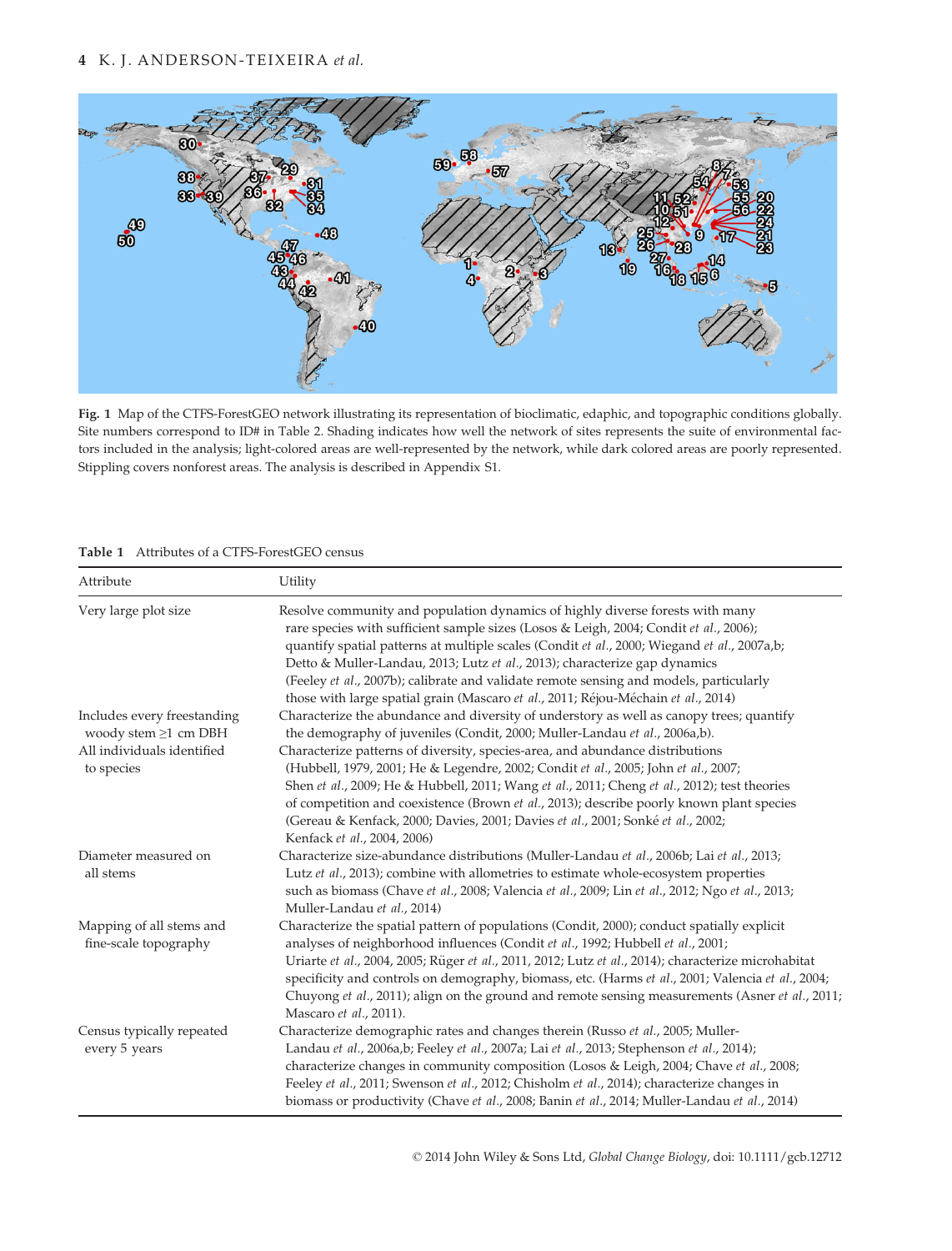| content and thally has an anno<br>$\frac{1}{2}$<br>$\frac{1}{2}$<br>An An An Av<br>$\sim 1$<br>; ; ; ; ; ;<br>$\frac{1}{2}$<br>ć<br>, protected<br><b>THE ATT ATTACACCE</b><br>֧֦֧֦֧֦֧֦֧֦֧֦֧֦֧֦֧֦֧֦֧֦֧֦֧֧֧֧֝֜֜֜<br>֧֚֝<br>į<br>es. Sites are ordered al<br>$\frac{1}{5}$ | ر<br>داره<br>֧֦֦֦֦֦֦֦֦֦֦֦֦֦֦֦֦֦֦֦֦֦֦֧֦֧֦֧֦֧֦֧֦֧֦֧֦֧֛֦֧֦֧֝֝֝֝֝֝֝֝֝֝֝֝֝֝֝֬֝֝֝֟֝֟֝֟֝֟֝֟֝֝֝֝֟֝֝֝֬֝֝֝֝֝֝֟֝֝֟֝<br>֧֧֦֧֧֪֦֧֧֪֦֧֦֧֪֦֧֦֧֚֝֝֝֬֝֝֬֝֝֝<br>$\frac{1}{\sqrt{2}}$<br>$\overline{\phantom{a}}$<br>$ST$ ) and online (http://www.<br>)<br>)<br>)<br>)<br>) |
|--------------------------------------------------------------------------------------------------------------------------------------------------------------------------------------------------------------------------------------------------------------------------|-----------------------------------------------------------------------------------------------------------------------------------------------------------------------------------------------------------------------------------------------------------|
|                                                                                                                                                                                                                                                                          | ļ                                                                                                                                                                                                                                                         |
| はくしょく                                                                                                                                                                                                                                                                    | .<br>!                                                                                                                                                                                                                                                    |
| $-$<br>i                                                                                                                                                                                                                                                                 |                                                                                                                                                                                                                                                           |
|                                                                                                                                                                                                                                                                          |                                                                                                                                                                                                                                                           |

| δ.                       | Site               | Country     | Climate<br>Köppen<br>zone†        | $\begin{array}{c} \mathtt{MAX} \\ \mathtt{P} \end{array}$ | $\mbox{(mm yr}^{-1})^{\ast}_{\uparrow}$<br>$\ensuremath{\mathsf{MAP}}$ | Soil order(s) §<br>Dominant | vegetation<br>Dominant<br>type(s)** | Natural Dist<br>Regimett                 | N species              | Plot Size<br>(ha)                       | established <sub>#</sub><br>Year |
|--------------------------|--------------------|-------------|-----------------------------------|-----------------------------------------------------------|------------------------------------------------------------------------|-----------------------------|-------------------------------------|------------------------------------------|------------------------|-----------------------------------------|----------------------------------|
|                          |                    |             |                                   |                                                           |                                                                        |                             |                                     |                                          |                        |                                         |                                  |
|                          | Afrotropics        |             |                                   |                                                           |                                                                        |                             |                                     |                                          |                        |                                         |                                  |
|                          | Korup              | Cameroon    | Am                                | 26.6<br>24.3                                              | 5272                                                                   | Ult, Ox                     | BE                                  | $\begin{array}{c} W \\ W; A \end{array}$ | 494                    | <b>B</b> 8                              | 1996                             |
| $\sim$                   | Ituri (Edoro       | Democratic  | $\Delta f$                        |                                                           | 1682                                                                   | $\delta$                    | BE                                  |                                          | 445                    |                                         | 1994                             |
|                          | and Lenda)         | Republic    |                                   |                                                           |                                                                        |                             |                                     |                                          |                        |                                         |                                  |
|                          |                    | of Congo    |                                   |                                                           |                                                                        |                             |                                     |                                          |                        |                                         |                                  |
| 3                        | Rabi               | Gabon       | $\overline{\mathbf{A}\mathbf{w}}$ | 26.0<br>17.9                                              | 2282                                                                   | $\delta$                    | BE                                  |                                          | 342                    | 25                                      | 2010                             |
| 4                        | Mpala              | Kenya       | Cfb                               |                                                           | 657                                                                    | Alf; Ve                     | BdD                                 | $\mathbb W$ . A $\mathbb H,$ A           | 22                     |                                         | 2011                             |
|                          | Australasia        |             |                                   |                                                           |                                                                        |                             |                                     |                                          |                        |                                         |                                  |
| $\mathsf{L}\cap$         | Wanang             | Papua New   | $A$ f                             | 26.0                                                      | 3500                                                                   | Alf; In                     | BE                                  | $L;E$                                    | $500*$                 | 50                                      | 2009                             |
|                          |                    | Guinea      |                                   |                                                           |                                                                        |                             |                                     |                                          |                        |                                         |                                  |
|                          | Indo-Malaya        |             |                                   |                                                           |                                                                        |                             |                                     |                                          |                        |                                         |                                  |
| $\circ$                  | Kuala Belalong     | Brunei      | $\Delta f$                        | 26.5                                                      | 5203                                                                   | Ë                           | BE                                  | $\overline{\phantom{0}}$                 | 850-1050*              | 25                                      | 2009                             |
|                          |                    | Darussalam  |                                   |                                                           |                                                                        |                             |                                     |                                          |                        |                                         |                                  |
| $\overline{\phantom{a}}$ | Dinghushan         | China       | Cfa                               | 20.9                                                      | 1985                                                                   |                             | BE                                  |                                          | 210                    |                                         | 2005                             |
| $\infty$                 | Heishiding         | China       | Cfa                               | 22.0                                                      | 1744                                                                   |                             | BE                                  |                                          | 245                    | ສ ສ                                     | 2013                             |
| $\sigma$                 | Hong Kong          | China       | Cwa                               | 23.3                                                      | 2399                                                                   | $\delta$                    | BE                                  | $\mathbb{H}$                             | $67 - 147*$            | $\overline{\Omega}$                     | 2012                             |
| 10                       | lianfengling       | China       | $\overline{A}$ w                  | 19.8                                                      | 1657                                                                   |                             | BE                                  | Η                                        | 291                    | $\infty$                                | 2012                             |
| $\Xi$                    | Nonggang           | China       | Cwa                               | 22.0                                                      | 1376                                                                   | $\bar{5} \delta \delta$     | BE; BdD                             | $\Box$                                   | 223                    |                                         | 2011                             |
| 12                       | Xishuangbanna      | China       | Cwa                               | 21.8                                                      | 1493                                                                   |                             | BE                                  | W; D                                     | 468                    |                                         | 2007                             |
| $13\,$                   | Mudumalai          | India       | $\overline{A}$ w                  | 22.7                                                      | 1255                                                                   | $\mathop{\rm Alf}\nolimits$ | BdD                                 | $\mathrm{Fi};\mathrm{A};\mathrm{D}$      | $\mathbb{Z}$           |                                         | 1987                             |
| 14                       | Danum Valley       | Malaysia    | $A$ f                             | 26.7                                                      | 2822                                                                   | $\tilde{\Xi}$               | BE                                  | $\mathbf{D};\mathbf{A}$                  | $^{\star}$             | 536888                                  | 2010                             |
| 15                       | Lambir             | Malaysia    | $\Delta f$                        | 26.6                                                      | 2664                                                                   | $\ddot{5}$                  | BE                                  | $\mathbb{L};\mathbb{D}$                  | 1182                   |                                         | 1991                             |
| 16                       | Pasoh              | Malaysia    | $\Delta f$                        | 27.9                                                      | 1788                                                                   | $\overline{5}$              | BE                                  | $\geq$                                   | 814                    |                                         | 1986                             |
| 17                       | Palanan            | Philippines | $\lambda f$                       | 26.1                                                      | 3380                                                                   | Ult; In                     | BE                                  | $\mathbbmss{}$                           | 335<br>347             | $\mathfrak{g}$                          | 1994                             |
| 18                       | <b>Bukit Timah</b> | Singapore   | $\lambda f$                       | 26.9                                                      | 2473                                                                   | $\overline{5}$              | BE                                  | $\prec$                                  |                        | $\overline{a}$                          | 1993                             |
| 19                       | Sinharaja          | Sri Lanka   | $\rm{A}f$                         | 22.5                                                      | 5016                                                                   | $\overline{5}$              | BE                                  | $\gtrsim$                                | 204                    | <b>25</b><br>25                         | 1993                             |
| 20                       | Fushan             | Taiwan      | Cfa                               | 18.2                                                      | 4271                                                                   | Ult; In                     | BE                                  | $\Xi$                                    | $119$<br>$54$<br>$125$ |                                         | 2004                             |
| $\overline{21}$          | Kenting            | Taiwan      | Am                                | 25.4                                                      | 1964                                                                   |                             | BE                                  | $\Xi$                                    |                        | $\Box$                                  | 1996                             |
| 22                       | Lienhuachih        | Taiwan      | Cwb                               | 20.8                                                      | 2211                                                                   | $\vec{D}$                   | BE                                  | H; L                                     |                        | 25                                      | 2008                             |
| 23                       | Nanjenshan         | Taiwan      | $\overline{A}$ w                  | 23.5                                                      | 3582                                                                   | $\ddot{5}$                  | BE; BdD                             | W; H                                     |                        | $\circ$                                 | 1989                             |
| 24                       | Zenlun             | Taiwan      | Am                                | 22.7                                                      | 2620                                                                   |                             | Ë                                   | $\Xi$                                    |                        | $\begin{array}{c} 25 \\ 25 \end{array}$ | 2005                             |
| 25                       | Doi Inthanon       | Thailand    | $\overline{\text{Aw}}$            | 20.9<br>23.5                                              | 1908                                                                   | Ë                           | BE                                  |                                          | 162                    |                                         | 1997                             |
|                          | Huai Kha           | Thailand    | $\overline{A}$ w                  |                                                           | 1476                                                                   | Alf                         | BE; BdD                             | $\mathrm{Fi};\mathrm{D}$                 | 251                    |                                         | 1992                             |
|                          | Khaeng (HKK)       |             |                                   |                                                           |                                                                        |                             |                                     |                                          |                        |                                         |                                  |
| 27                       | Khao Chong         | Thailand    | Am                                | 27.1                                                      | 2611                                                                   | Ult; In                     | BE                                  | W; L                                     | 593                    | 24                                      | 2000                             |
| 28                       | Mo Singto          | Thailand    | Aw                                | 23.5                                                      | 2100                                                                   |                             | BE; BdD                             | $\geq$                                   | 262                    | 30.5                                    | 2000                             |
|                          |                    |             |                                   |                                                           |                                                                        |                             |                                     |                                          |                        |                                         |                                  |

© 2014 John Wiley & Sons Ltd, Global Change Biology, doi: 10.1111/gcb.12712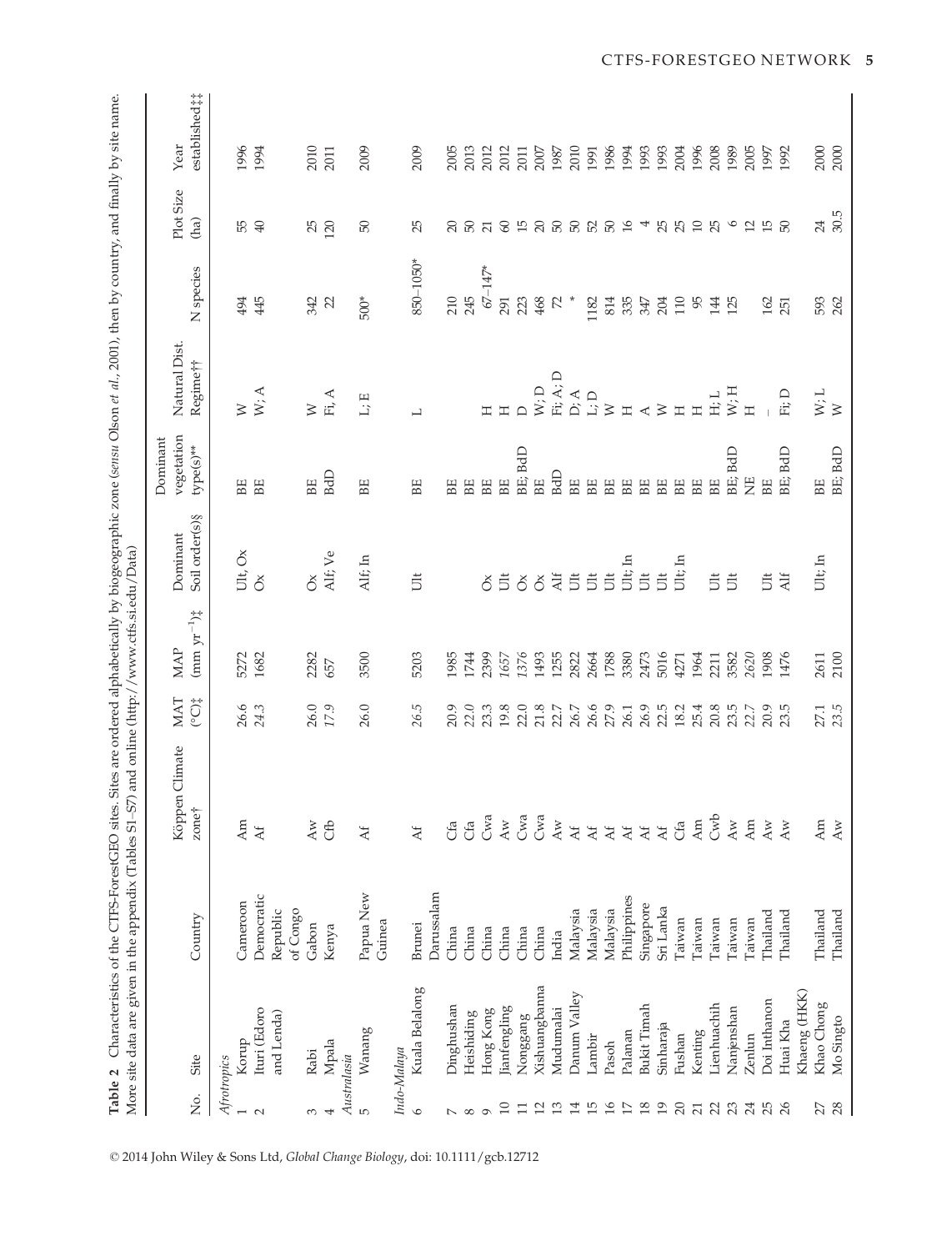| ı |
|---|
|   |
|   |

| δ.              | Site                        | Country          | Köppen Climate<br>zone† | <b>MAT</b><br>(°C) | $(mm \ yr^{-1})^{\ast}_{\ast}$<br>MAP | Soil order(s) §<br>Dominant | vegetation<br>Dominant<br>type(s)** | Natural Dist.<br>Regimett  | N species                   | Plot Size<br>(ha)        | established <sup>†</sup><br>Year |
|-----------------|-----------------------------|------------------|-------------------------|--------------------|---------------------------------------|-----------------------------|-------------------------------------|----------------------------|-----------------------------|--------------------------|----------------------------------|
| Nearctic        |                             |                  |                         |                    |                                       |                             |                                     |                            |                             |                          |                                  |
| 29              | Haliburton                  | Canada           | Dfb                     | 4.2                | 962                                   |                             | <b>BcD</b>                          |                            | 30                          | 13.5                     | 2007                             |
| $30\,$          | Scotty Creek                | Canada           | Dfc                     | $-3.2$             | 369                                   | ර්                          | Ë                                   | PT; Fi                     | $12 - 15*$                  | 21                       | 2013                             |
| $\overline{31}$ | Harvard Forest              | <b>USA</b>       | Dfb                     | 9.0                | 1050                                  | $\overline{\mathbf{u}}$     | BdD                                 | $\overline{H}$             | $60\,$                      | 35                       | 2010                             |
| 32              | Lilly Dickey                | <b>USA</b>       | Cfa                     | 11.6               | 1203                                  | In; Ult; Alf                | <b>BcD</b>                          | W; D; Ic                   | 35                          | 25                       | 2009                             |
|                 | Woods                       |                  |                         |                    |                                       |                             |                                     |                            |                             |                          |                                  |
| 33              | Santa Cruz                  | <b>USA</b>       | Csb                     | 14.8               | 778                                   | Мо                          | BE; NE                              | $\rm{Fi}$ W                | 33                          | 16                       | 2007                             |
| 34              | Smithsonian                 | <b>USA</b>       | Cfa                     | 12.9               | 1001                                  | Alf                         | <b>BcD</b>                          | W, Ic                      | 64                          | 25.6                     | 2008                             |
|                 | Conservation                |                  |                         |                    |                                       |                             |                                     |                            |                             |                          |                                  |
|                 | Biology Institute<br>(SCBI) |                  |                         |                    |                                       |                             |                                     |                            |                             |                          |                                  |
| 35              | Smithsonian                 | USA              | Cfa                     | 13.2               | 1068                                  | Ult; In; En                 | <b>BcD</b>                          | H; W                       | $\mathcal{P}^{\mathcal{S}}$ | 16                       | 2007                             |
|                 | Environmental               |                  |                         |                    |                                       |                             |                                     |                            |                             |                          |                                  |
|                 | Research Center             |                  |                         |                    |                                       |                             |                                     |                            |                             |                          |                                  |
|                 | (SERC)                      |                  |                         |                    |                                       |                             |                                     |                            |                             |                          |                                  |
| 36              | <b>Tyson Research</b>       | USA              | Cfa                     | 13.5               | 957                                   | Alf                         | BcD                                 | D; Fi; Ic; W               | 42                          | 20                       | 2013                             |
|                 | Center                      |                  |                         |                    |                                       |                             |                                     |                            |                             |                          |                                  |
| 57              | Wabikon                     | USA              | Dfb                     | 4.2                | 805                                   | Alf                         | <b>BcD</b>                          | $\geq$                     | 42                          | 25.6                     | 2008                             |
| $38$            | Wind River                  | <b>USA</b>       | Csb                     | 9.2                | 2495                                  | An                          | $\overline{E}$                      | Fi; W; In                  | 26                          | 25.6                     | 2010                             |
| 39              | Yosemite                    | USA              | Csb                     | 10.2               | 1065                                  | Alf                         | Ë                                   | Fi; W; D; In               |                             | 25.6                     | 2009                             |
|                 | National Park               |                  |                         |                    |                                       |                             |                                     |                            |                             |                          |                                  |
|                 | Neotropics                  |                  |                         |                    |                                       |                             |                                     |                            |                             |                          |                                  |
| $\overline{40}$ | Ilha do Cardoso             | Brazil           | Сfa                     | 22.4               | 2100                                  | S.                          | BE                                  |                            | 106                         | 10.2                     | 2004                             |
| $\overline{41}$ | Manaus                      | Brazil           | $\mathbf{A} \mathbf{f}$ | 26.7               | 2600                                  | $\delta$                    | BE                                  | $\geq$                     | 1440*                       | 25                       | 2004                             |
| 42              | Amacayacu                   | Colombia         | $\mathbf{A} \mathbf{f}$ | 25.8               | 3215                                  | $\tilde{\Xi}$               | BE                                  | $E \ge$                    | 1133                        | 2500                     | 2006                             |
| $\frac{43}{5}$  | La Planada                  | Colombia         | Cfb                     | 19.0               | 4087                                  | An                          | BE                                  |                            | 240                         |                          | 1997                             |
| 44              | Yasuni                      | Ecuador          | $\Delta f$              | 28.3               | 3081                                  | $\ddot{\Xi}$                | BE <sub></sub>                      |                            | 1114                        |                          | 1995                             |
| 45              | Barro Colorado              | Panama           | $\mathop{\mathrm{Am}}$  | 27.1               | 2551                                  | $\delta$                    | BdD; BE                             | D; W                       | 299                         | 50                       | 1981                             |
|                 | Island (BCI)                |                  |                         |                    |                                       |                             |                                     |                            |                             |                          |                                  |
| 46              | Cocoli                      | Panama           | Am                      | 26.6               | 1950                                  | $Ox$ ; In                   | BdD; BE                             | D; W                       | 176                         | 4                        | 1994                             |
| $47\,$          | San Lorenzo/                | Panama           | Am                      | 26.2               | 3030                                  |                             | BE                                  | $\mathbf{D};$ $\mathbf{W}$ | 238                         | $\circ$                  | 1996                             |
|                 | Sherman                     |                  |                         |                    |                                       |                             |                                     |                            |                             |                          |                                  |
| 48              | Luquillo                    | Puerto Rico, USA | Am                      | 22.8               | 3548                                  | $Ox$ ; Ult                  | BE                                  | H; L                       | 138                         | 16                       | 1990                             |
| Oceania         |                             |                  |                         |                    |                                       |                             |                                     |                            |                             |                          |                                  |
| 49              | Laupahoehoe                 | <b>USA</b>       | Cfb                     | 16.0               | 3440                                  | An                          | BE                                  | $\geq$ $\geq$              | 21                          | 4                        | 2008                             |
| 50              | Palamanui                   | <b>USA</b>       | Cfb                     | 20.0               | 835                                   | Ë                           | BE                                  |                            | 15                          | $\overline{\phantom{a}}$ | 2008                             |
|                 | Palearctic                  |                  |                         |                    |                                       |                             |                                     |                            |                             |                          |                                  |

© 2014 John Wiley & Sons Ltd, Global Change Biology, doi: 10.1111/gcb.12712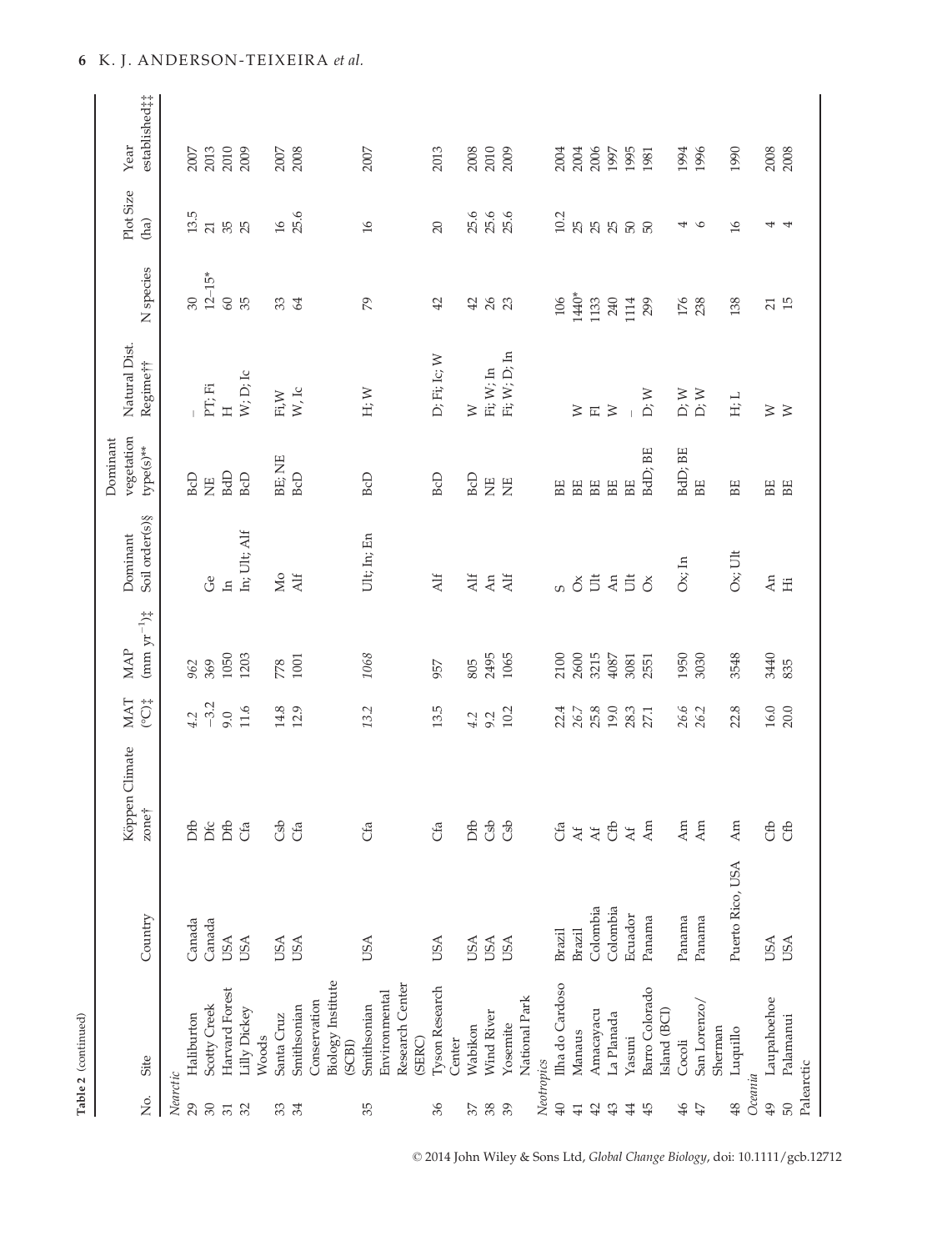|    | No. Site                  | Country                                                                | Climate<br>Köppen (<br>zone | $\begin{array}{l} \tt{MAT} \\ \tt{(}C) \ddagger \end{array}$                                         | $\begin{array}{c} \text{MAP} \\ \text{(mm yr}^{-1})\ddagger \end{array}$ | Soil order(s) §<br>Dominant                               | regetation<br>Dominant<br>$type(s)$ **                                                                                                                                                                                                                                                                                                                                                                                                                                                                                                           | Natural Dist<br>Regimett                                            | N species           | Plot Size<br>(ha) | established:<br>Year                                                                                                                                                                                                                                                                                          |
|----|---------------------------|------------------------------------------------------------------------|-----------------------------|------------------------------------------------------------------------------------------------------|--------------------------------------------------------------------------|-----------------------------------------------------------|--------------------------------------------------------------------------------------------------------------------------------------------------------------------------------------------------------------------------------------------------------------------------------------------------------------------------------------------------------------------------------------------------------------------------------------------------------------------------------------------------------------------------------------------------|---------------------------------------------------------------------|---------------------|-------------------|---------------------------------------------------------------------------------------------------------------------------------------------------------------------------------------------------------------------------------------------------------------------------------------------------------------|
|    | Badagongshan              | China                                                                  | Cfa                         |                                                                                                      |                                                                          | $\mathbf{H}$                                              |                                                                                                                                                                                                                                                                                                                                                                                                                                                                                                                                                  |                                                                     |                     |                   |                                                                                                                                                                                                                                                                                                               |
|    | <b>Baotianman</b>         |                                                                        |                             | $\begin{array}{c} 15.9 \\ 15.1 \\ 2.9 \\ 4.7 \\ 15.3 \\ 16.2 \\ 10.1 \\ 10.0 \\ 10.0 \\ \end{array}$ | 1410<br>886<br>570 1964<br>1375<br>883 217                               |                                                           | $\begin{array}{l} \mathop{\mathrm{B}\mathrm{E}}\nolimits; \mathop{\mathrm{B}\mathrm{d}\mathrm{D}}\nolimits\\ \mathop{\mathrm{B}\mathrm{d}\mathrm{D}}\nolimits\\ \mathop{\mathrm{N}\mathrm{E}}\nolimits; \mathop{\mathrm{B}\mathrm{d}\mathrm{D}}\nolimits\\ \mathop{\mathrm{B}\mathrm{E}}\nolimits; \mathop{\mathrm{B}\mathrm{d}\mathrm{D}}\nolimits\\ \mathop{\mathrm{B}\mathrm{E}}\nolimits; \mathop{\mathrm{N}\mathrm{d}\mathrm{D}}\nolimits\\ \mathop{\mathrm{B}\mathrm{d}\mathrm{D}}\nolimits\\ \mathop{\mathrm{B}\mathrm{d}\mathrm{D}}\nol$ | $\begin{array}{l} \mathbb{H} \\ \mathbb{A}; \mathbb{D} \end{array}$ | ន្លង្គ និដ្ឋ ដូច ដូ | 888838888         | $\begin{array}{l} 2011 \\ 2008 \\ 2010 \\ 2010 \\ 2005 \\ 2008 \\ 2011 \\ 2013 \\ 2008 \\ 2013 \\ 2008 \\ 2008 \\ 2008 \\ 2008 \\ 2008 \\ 2008 \\ 2008 \\ 2008 \\ 2008 \\ 2008 \\ 2009 \\ 2009 \\ 2009 \\ 2009 \\ 2009 \\ 2009 \\ 2009 \\ 2009 \\ 2009 \\ 2009 \\ 2009 \\ 2009 \\ 2009 \\ 2009 \\ 2009 \\ 20$ |
| S  | <b>hangbaishan</b>        | $\begin{tabular}{l} China \\ China \\ China \\ China \\ \end{tabular}$ | Cwa<br>Dwb<br>Cfa<br>Cfa    |                                                                                                      |                                                                          |                                                           |                                                                                                                                                                                                                                                                                                                                                                                                                                                                                                                                                  |                                                                     |                     |                   |                                                                                                                                                                                                                                                                                                               |
| 54 | Oonglingshan              |                                                                        |                             |                                                                                                      |                                                                          |                                                           |                                                                                                                                                                                                                                                                                                                                                                                                                                                                                                                                                  |                                                                     |                     |                   |                                                                                                                                                                                                                                                                                                               |
|    | Gutianshan                |                                                                        |                             |                                                                                                      |                                                                          |                                                           |                                                                                                                                                                                                                                                                                                                                                                                                                                                                                                                                                  |                                                                     |                     |                   |                                                                                                                                                                                                                                                                                                               |
| 56 | Tiantongshan              |                                                                        |                             |                                                                                                      |                                                                          | Ali<br>Ali<br>C<br>S<br>S<br>Lin; Hi<br>S<br>S<br>Lin; Hi |                                                                                                                                                                                                                                                                                                                                                                                                                                                                                                                                                  | Fi<br>L L D<br>W, L<br>W, A                                         |                     |                   |                                                                                                                                                                                                                                                                                                               |
| 52 | Zofin                     | Czech Republic                                                         | <b>c</b> fo                 |                                                                                                      |                                                                          |                                                           |                                                                                                                                                                                                                                                                                                                                                                                                                                                                                                                                                  |                                                                     |                     |                   |                                                                                                                                                                                                                                                                                                               |
| 58 | Speulderbos               | <b>Netherlands</b>                                                     | <b>cfb</b>                  |                                                                                                      |                                                                          | <u>អ</u>                                                  |                                                                                                                                                                                                                                                                                                                                                                                                                                                                                                                                                  |                                                                     |                     |                   |                                                                                                                                                                                                                                                                                                               |
| 59 | Wytham Woods              |                                                                        | යි<br>ට                     |                                                                                                      |                                                                          |                                                           |                                                                                                                                                                                                                                                                                                                                                                                                                                                                                                                                                  |                                                                     |                     |                   |                                                                                                                                                                                                                                                                                                               |
|    | *Measurement in progress. |                                                                        |                             |                                                                                                      |                                                                          |                                                           |                                                                                                                                                                                                                                                                                                                                                                                                                                                                                                                                                  |                                                                     |                     |                   |                                                                                                                                                                                                                                                                                                               |

\*Measurement in progress.

A. Tropical with significant precipitation year-round; Am: Tropical monsoon; Aw: Tropical wet and dry; Csb-Dry-summer subtropical/mid-latitude climate with dry summers (a.k.a.: Warm-summer Mediterranean); Cfa: Humid subtropical/mid-latitude climate with significant precipitation year-round; Cwa: Humid subtropical/midlatitude climate with dry winters; Cfb: Oceanic with significant precipitation year-round; Cwb: Oceanic with dry winters; Dfb: Humid Continental with significant precipitation year-†Af: Tropical with significant precipitation year-round; Am: Tropical monsoon; Aw: Tropical wet and dry; Csb-Dry-summer subtropical/mid-latitude climate with dry summers (a.k.a.: Warm-summer Mediterranean); Cfa: Humid subtropical/mid-latitude climate with significant precipitation year-round; Cwa: Humid subtropical/midlatitude climate with dry winters; Cfb: Oceanic with significant precipitation year-round; Cwb: Oceanic with dry winters; Dfb: Humid Continental with significant precipitation yearround; Dwb: Humid continental with dry winters; Dfc: Subarctic. round; Dwb: Humid continental with dry winters; Dfc: Subarctic.

(Climate data are the best available for each site (based on judgment of site Pls; years vary). For sites where local data are not available or not reported, values (italicized) are ‡Climate data are the best available for each site (based on judgment of site PIs; years vary). For sites where local data are not available or not reported, values (italicized) are mean 1950-2000 climate from WorldClim at 30 arcsecond resolution (Table S4; Hijmans et al., 2005). mean 1950–2000 climate from WorldClim at 30 arcsecond resolution (Table S4; Hijmans et al., 2005).

§Categorical following the USDA Soil Taxonomy System (Soil Survey Staff, 1999): Alf, Alfisols; An, Andisols; E, Entisoils; Ge, Gelisols; Hi, Histosols; In, Inceptisols; Ox, Oxisols; §Categorical following the USDA Soil Taxonomy System (Soil Survey Staff, 1999): Alf, Alfisols; An, Andisols; E, Entisoils; Ge, Gelisols; Hi, Histosols; In, Inceptisols; Ox, Oxisols; Ult, Ultisols; S, Spodosols; Ve, Vertisols. Ult, Ultisols; S, Spodosols; Ve, Vertisols.

\*\*BE, broadleaf evergreen; BdD, broadleaf drought deciduous; BcD, broadleaf cold deciduous; NE, needleleaf evergreen. \*\*BE, broadleaf evergreen; BdD, broadleaf drought deciduous; BcD, broadleaf cold deciduous; NE, needleleaf evergreen.

††A, animal activity (destructive); D, Drought; E, Erosion; Fi, Fire; Fl, flood; H, hurricane/typhoon; Ic, Ice storms; Ininsect outbreaks; L, landslides; PT, permafrost thaw; W, ††A, animal activity (destructive); D, Drought; E, Erosion; Fi, Fire; Fl, flood; H, hurricane/typhoon; Ic, Ice storms; Ininsect outbreaks; L, landslides; PT, permafrost thaw; W, wind storms (local);  $\prime\prime$ , no major natural disturbances. wind storms (local); '–', no major natural disturbances.

t#When census spanned multiple years, the first year is listed. ‡‡When census spanned multiple years, the first year is listed.

© 2014 John Wiley & Sons Ltd, Global Change Biology, doi: 10.1111/gcb.12712

Table 2 (continued)

Table 2 (continued)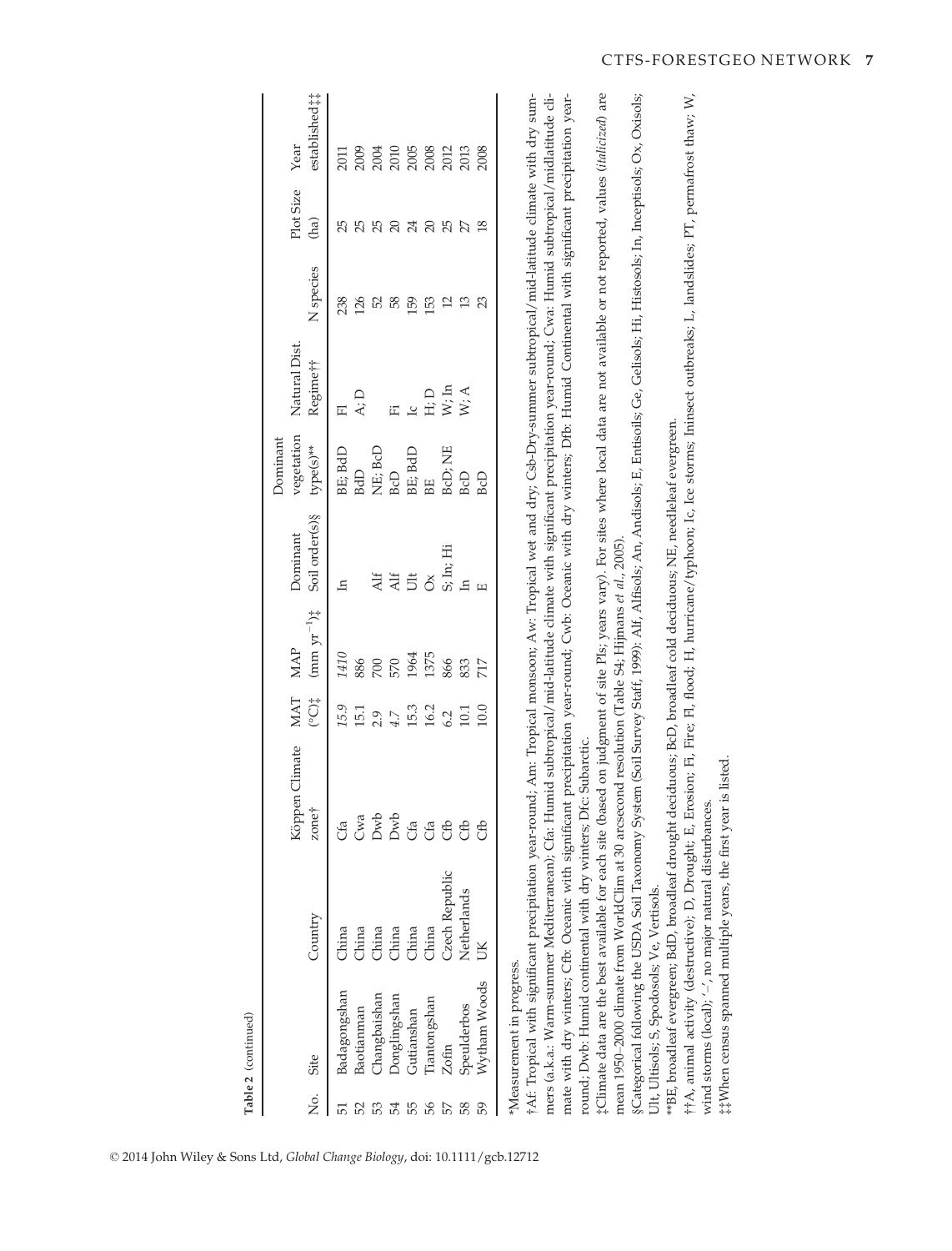million individuals) are currently monitored, with a cumulative sum of >17 000 ha-years of forest monitoring.

CTFS-ForestGEO sites cover a wide diversity of physical and biotic environments (Figs 1 and 2; Table 1, Table S1). The network spans latitudes 25°S–61°N, with sites in every biogeographic realm (sensu Olson et al., 2001; Table 1, Table S1). Climate varies widely (Fig. 2; Table 1, Table S2): mean annual temperature (MAT) ranges from  $-3.2$  °C (Scotty Creek, Canada) to 28.3 °C (Yasuni, Ecuador), and mean annual precipitation (MAP) from 369 mm  $yr^{-1}$  (Scotty Creek, Canada) to 5272 mm  $yr^{-1}$  (Korup, Cameroon). Elevation ranges from 3 m.a.s.l. (Ilha do Cardoso, Brazil) to 1911 m.a.s.l. (Yosemite, USA), and relief from 4 m (SERC, USA) to 298 m (Tiantongshan, China; Table S1). According to the Soil Survey Staff (1999) soil classification, 11 of the world's 12 soil orders are represented (the exception is Aridisols; Table 1), with corresponding marked variation in fertility.



Fig. 2 Current and projected future (2050) mean annual temperature and precipitation of CTFS-ForestGEO sites superimposed upon Whittaker's classic climate-biomes diagram (Whittaker, 1975; Ricklefs, 2007). Dots represent average climate from 1950 to 2000. Wedges represent the range of projected climates through 2050 as projected by the HADGEM2-ES model; specifically, smaller and larger temperature increases represent IPCC's RCP 2.6 and RCP 8.5 scenarios, respectively. Biome codes are as follows: TrRF, tropical rain forest; TrSF/S, tropical seasonal forest/savanna; SD, subtropical desert; TeRF, temperate rain forest; TeSF, temperate seasonal forest; W/S, woodland/shrubland; TeG/D, temperate grassland/desert; BF, boreal forest; T, tundra. Data from WorldClim (worldclim.org); recent climate data differ from those in Table 1. Details on climate data and analysis are given in Appendix S1; data are listed in Table S4.

The CTFS-ForestGEO network is generally representative of the range of bioclimatic, edaphic, and topographic conditions experienced by forests globally (Fig. 1), as evidenced by a multivariate spatial clustering analysis with 4 km resolution (Hargrove et al., 2003; Hoffman et al., 2013; Maddalena et al., 2014; Appendix S1). Particularly well-represented regions include tropical rain forests on upland or 'tierra firme' habitats – especially in the Indo-Malay biogeographic zone – and temperate forests of Eastern China and Eastern North America. Underrepresented regions include temperate forests in the Southern Hemisphere; seasonal forests and woodland savannas south and east of the Amazon and in Africa; the Rocky Mountains of North America; and boreal forests – particularly in the Palearctic biogeographic zone. On a finer scale, many of the CTFS-ForestGEO sites in Asia, Europe, and North America are on more topographically complex terrain compared to the original forest distribution, as are most remaining intact forests in these regions. Forests with extreme edaphic conditions – for example, mangrove, swamp, and peat forests – remain almost completely unrepresented.

Dominant vegetation types of the CTFS-ForestGEO sites include broadleaf evergreen, broadleaf drought deciduous, broadleaf cold deciduous, and needle-leaf evergreen forests (Table 1). Floristically, the network has extensive coverage, with >10 000 tree and shrub species (and >14 000 unique site-species combinations). Unique tree floras that are not yet represented include the high-endemism forests of Madagascar; southern temperate forests in New Zealand, Australia, and southern South America; and dry forests in Africa and the southern and eastern Amazon.

The sites are generally in old-growth or mature secondary forests and are commonly among the most intact, biodiverse, and well-protected forests within their region. They are subjected to a range of natural disturbances (Table 1), and a number of sites have experienced significant natural disturbances in recent years (e.g., fire at Yosemite, typhoons at Palanan). In addition, most sites have experienced some level of anthropogenic disturbance (discussed below; Table S5).

#### Supplementary measurements and applications

At all sites, the core census is complemented by one or more supplementary measurements that provide further basis for standardized comparisons across the world's major forest biomes. Supplementary measurements provide additional information on plants, animals, and ecosystem and environmental variables (Table 3). In this section, we review CTFS-ForestGEO -specific protocols and other relatively standard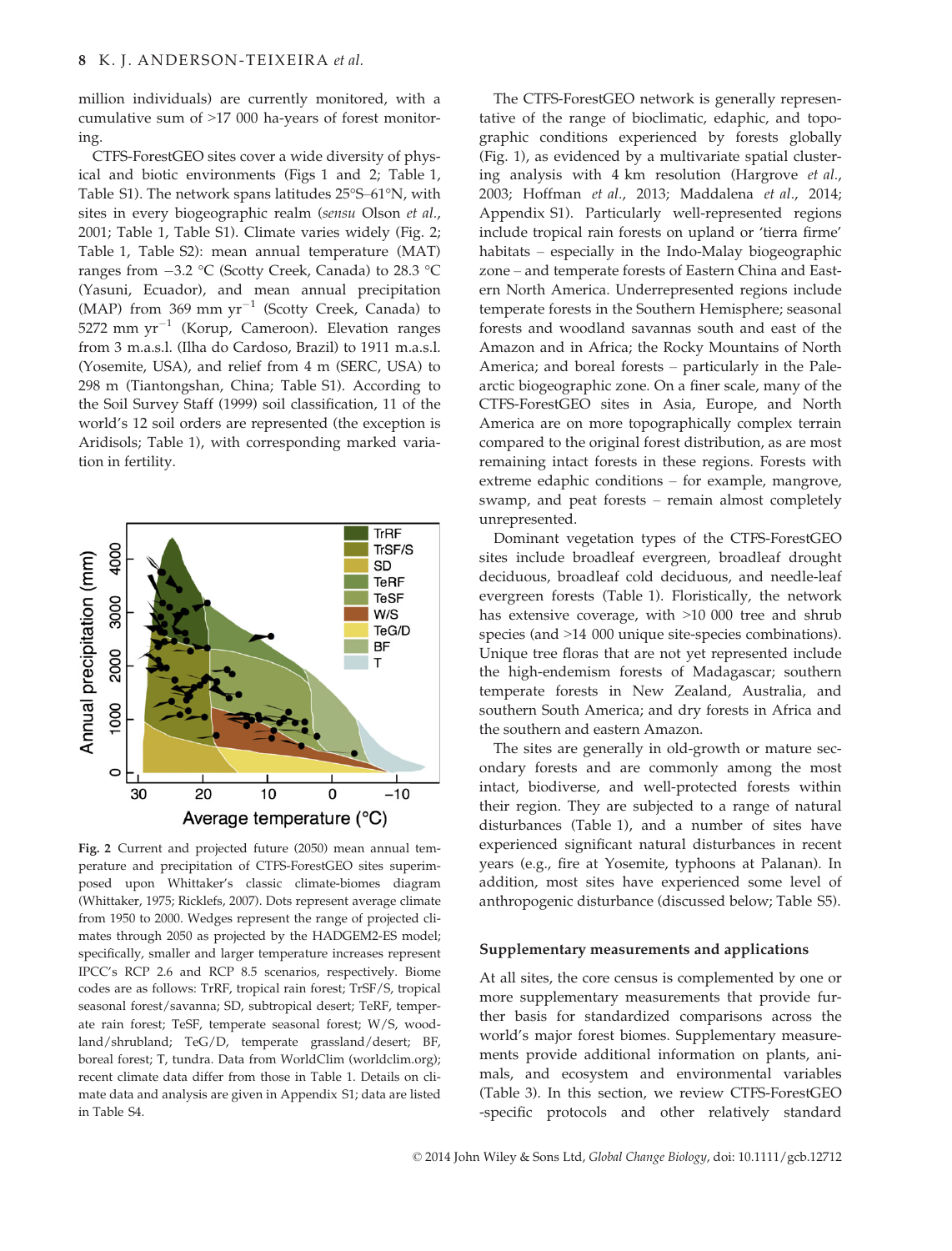| Measurement                       | N sites*   | Description                                                                                                                                                                                                                                                                                                                          | Utility                                                                                                                                                                                                                                                                                                                                                                                                                                                                                                                                                   |
|-----------------------------------|------------|--------------------------------------------------------------------------------------------------------------------------------------------------------------------------------------------------------------------------------------------------------------------------------------------------------------------------------------|-----------------------------------------------------------------------------------------------------------------------------------------------------------------------------------------------------------------------------------------------------------------------------------------------------------------------------------------------------------------------------------------------------------------------------------------------------------------------------------------------------------------------------------------------------------|
| Plants                            |            |                                                                                                                                                                                                                                                                                                                                      |                                                                                                                                                                                                                                                                                                                                                                                                                                                                                                                                                           |
| Lianas                            | 7(15)      | Lianas are included as part of the<br>core census; they are mapped,<br>identified to species, and<br>measured at breast height (1.3 m)                                                                                                                                                                                               | Characterize liana abundance and<br>diversity and changes therein (Schnitzer,<br>2005; DeWalt et al., 2015; Thomas et al.,<br>2015); understand liana impacts on tree<br>community (Ingwell et al., 2010).                                                                                                                                                                                                                                                                                                                                                |
| Functional traits                 | $33(39)$ † | Traits characterized include three<br>dimensions (maximum height and<br>crown diameter); leaf traits [size,<br>specific leaf area, thickness, (N),<br>(P), dry matter content]; wood<br>traits (stem wood density, C<br>content); and reproductive traits<br>(dispersal mode; fruit, diaspore,<br>and seed fresh and dry masses).    | Characterize species' differences in<br>physiology and ecological roles (Condit<br>et al., 1996; Santiago & Wright, 2007;<br>Muller-Landau et al., 2008; Kraft et al.,<br>2010; Wright et al., 2010; Westbrook et al.,<br>2011; Katabuchi et al., 2012; Liu et al.,<br>2012); detect directional changes in<br>functional composition (Feeley et al.,<br>2011; Hietz et al., 2011; Swenson et al.,<br>2012; Harrison et al., 2013); improve<br>inventory-based C stock estimates<br>(Martin & Thomas, 2011; Cushman et al.,<br>2014); parameterize models |
| High-precision<br>diameter growth | 28 (32)    | Diameter growth is measured<br>weekly to annually using<br>dendrometer bands on a subset of<br>trees.                                                                                                                                                                                                                                | Understand effects of tree size, species,<br>and environmental conditions on growth;<br>characterize seasonal growth patterns<br>(McMahon & Parker, 2014); estimate the<br>woody stem growth component of<br>aboveground net primary productivity<br>$(ANPP_{wood})$                                                                                                                                                                                                                                                                                      |
| Flower & seed<br>production       | 24 (33)    | Species-level flower & seed<br>production are quantified using<br>weekly to bimonthly censuses of<br>60-336 0.5-m <sup>2</sup> traps.                                                                                                                                                                                                | Quantify reproductive phenology<br>(Zimmerman et al., 2007); infer seed<br>dispersal distances (Muller-Landau et al.,<br>2008); quantify interannual variation and<br>its ecological implications (Wright et al.,<br>1999, 2005; Harms et al., 2000; Usinowicz<br>et al., 2012); detect directional changes<br>(Wright & Calderon, 2006)                                                                                                                                                                                                                  |
| Seedling<br>performance           | 21 (30)    | Seedling establishment, growth and<br>survival are quantified annually in<br>three 1-m <sup>2</sup> plots associated with<br>each seed trap.                                                                                                                                                                                         | Characterize density- and distance-<br>dependent effects on con- and hetero-<br>specific seedling recruitment (Harms<br>et al., 2000; Comita et al., 2010; Lebrija-<br>Trejos et al., 2013); Understand<br>postdisturbance successional dynamics<br>(Dalling et al., 1998; Dalling &<br>Hubbell, 2002)                                                                                                                                                                                                                                                    |
| DNA barcoding                     | 27(28)     | Short DNA sequences from a<br>standard position within the<br>genome are used to construct<br>phylogenies and distinguish<br>individual species from one<br>another. Can be applied to all<br>tissues of the plants (e.g., roots,<br>pollen, leaves, and bark) or<br>animals. Over 3000 plant species<br>have been barcoded to date. | Build phylogenetic trees of local<br>community relationships and investigate<br>constraints on the assembly of<br>communities (Pei et al., 2011; Swenson<br>et al., 2011; Lebrija-Trejos et al., 2013);<br>identify tree roots to species (Jones et al.,<br>2011); reconstruct networks of feeding,<br>pollination, and parasitism - (Hrcek<br><i>et al.</i> , 2011)                                                                                                                                                                                      |
| Animals                           |            |                                                                                                                                                                                                                                                                                                                                      |                                                                                                                                                                                                                                                                                                                                                                                                                                                                                                                                                           |
| Arthropods                        | 5(13)      |                                                                                                                                                                                                                                                                                                                                      |                                                                                                                                                                                                                                                                                                                                                                                                                                                                                                                                                           |

Table 3 Summary of supplementary CTFS-ForestGEO measurement protocols applied at five or more sites

© 2014 John Wiley & Sons Ltd, Global Change Biology, doi: 10.1111/gcb.12712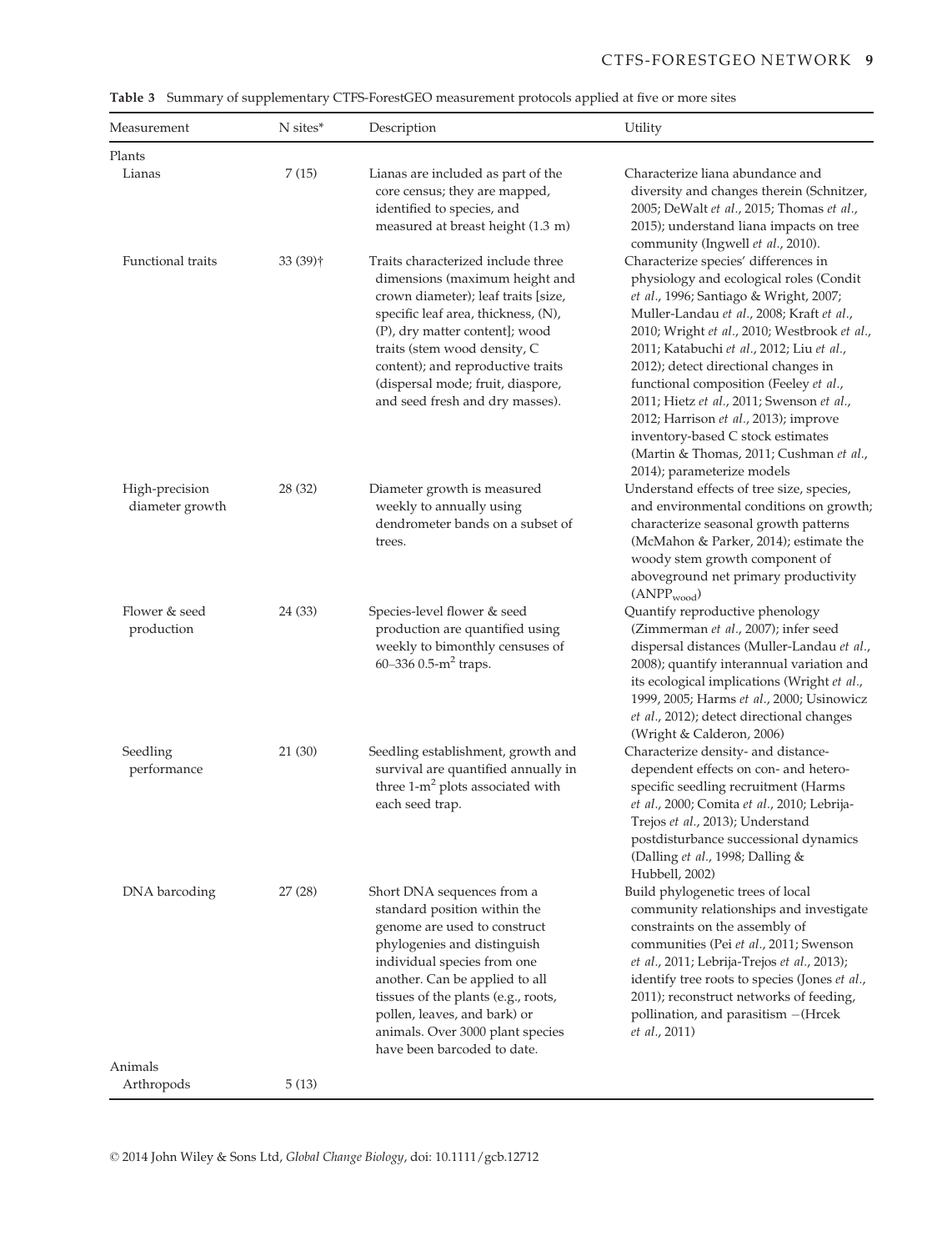# 10 K. J. ANDERSON-TEIXEIRA et al.

Table 3 (continued)

| Measurement                        | N sites*   | Description                                                                                                                                                                                                       | Utility                                                                                                                                                                                                                                                                                      |
|------------------------------------|------------|-------------------------------------------------------------------------------------------------------------------------------------------------------------------------------------------------------------------|----------------------------------------------------------------------------------------------------------------------------------------------------------------------------------------------------------------------------------------------------------------------------------------------|
|                                    |            | A variety of key taxa are monitored<br>1–4 times annually‡using a variety<br>of techniques (light traps, Winkler<br>extractors, McPhail traps, butterfly<br>transects, termite transects, and<br>bee baits).      | Elucidate the role of arthropods in forest<br>ecosystems (Novotny et al., 2002;<br>Novotny & Basset, 2005); evaluate the<br>impact of global change on the full range<br>of forest trophic levels                                                                                            |
| Vertebrates                        | 14 (34)    | Camera trapping is used to monitor<br>terrestrial mammals.                                                                                                                                                        | Elucidate the role of vertebrates in forest<br>ecosystems; detect directional changes                                                                                                                                                                                                        |
| Ecosystem & Environmental          |            |                                                                                                                                                                                                                   |                                                                                                                                                                                                                                                                                              |
| Aboveground<br>biomass             | 59<br>(15) | Ground based: Biomass is estimated<br>from core census data using best<br>available allometries, often in<br>combination with site-specific<br>height and wood density data.<br>Airborne: LiDAR flights (one-time | Characterize spatial variation in biomass<br>within sites in relation to environmental<br>gradients and species diversity (Valencia<br>et al., 2009; Chisholm et al., 2013); detect<br>directional changes in C stocks (Chave                                                                |
|                                    |            | or repeated) provide data on<br>biomass and tree architecture.                                                                                                                                                    | et al., 2008; Muller-Landau et al., 2014);<br>calibrate and evaluate models of biomass<br>based on airborne LiDAR (Asner et al.,<br>2011; Mascaro et al., 2011; Réjou-Méchain<br>et al., 2014)                                                                                               |
| Dead wood/CWD                      | 21(25)     | Standing dead wood and fallen<br>coarse woody debris are surveyed<br>by transect or comprehensive<br>survey.                                                                                                      | Quantify C stocks in dead wood and<br>changes therein                                                                                                                                                                                                                                        |
| Fine root biomass<br>& soil carbon | 16(32)     | Measured to 3 m depth on every<br>hectare, with additional replicates<br>to shallower depths.                                                                                                                     | Understand the role of associations<br>between plants and mycorrhizal fungi in<br>driving soil carbon storage (Peay et al.,<br>2010; Averill et al., 2014)                                                                                                                                   |
| Soil nutrients                     | 23(26)     | Extractable soil cations, available N,<br>nitrogen mineralization rates, and<br>extractable phosphorus at 0 to 10-<br>cm depths are measured at high<br>spatial resolution.                                       | Characterize species' microhabitat<br>associations (Lee et al., 2002; Davies et al.,<br>2003; John et al., 2007; Tan et al., 2009;<br>Baldeck et al., 2013a,b,c; De Oliveira et al.,<br>2014); characterize plant performance in<br>relation to soil nutrients (Russo et al.,<br>2005, 2013) |
| Litterfall                         | 21 (29)    | Litter is collected biweekly to<br>monthly from traps, oven-dried,<br>sorted (to leaves, woody,<br>reproductive, and other), and<br>weighed.                                                                      | In combination with woody growth data,<br>quantify aboveground net primary<br>productivity (ANPP) and its phenology<br>and environmental drivers                                                                                                                                             |
| Bio-<br>micrometeorology           | (13)       | Eddy-covariance technique is used<br>to continuously measure $CO2$ ,<br>$H2O$ , and energy exchange<br>between ecosystem and the<br>atmosphere.                                                                   | Understand forest ecophysiology and C<br>cycling on half-hourly to multiannual<br>time scales                                                                                                                                                                                                |
| Meteorology                        | 5(33)      | Some sites have local<br>meteorological stations within<br>10 km of the plot.                                                                                                                                     | Characterize climatic controls on forest<br>processes such as flower and fruit<br>production, tree growth and mortality,<br>and ecosystem-atmosphere gas exchange<br>(Condit et al., 2004; Wright & Calderon,<br>2006; Feeley et al., 2007a; Dong et al.,<br>2012; Li et al., 2012)          |

\*Numbers indicate sites where measurements have been made or are in progress following a specific CTFS Forest GEO protocol. Numbers in parentheses indicate total number of sites with measurements using any protocol.

†Varies by trait. Number indicates sites with measurements of one or more functional traits.

‡Varies by protocol. See Appendix S1 for details.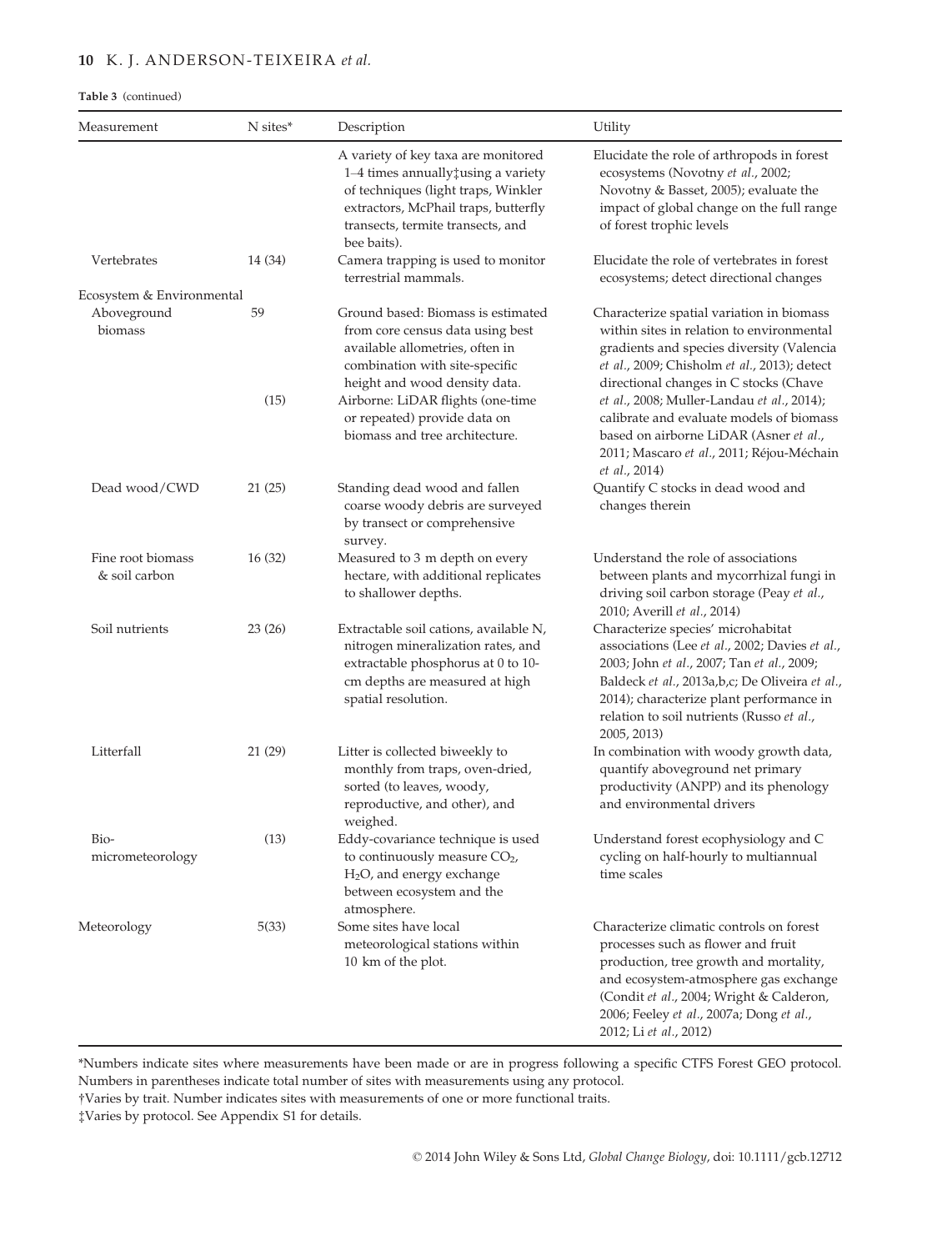measurements that are comparable across sites. The Supplementary Information section provides further information on methodologies (Appendix S2) and details which measurements have been made at each site (Tables S6 and S7).

#### Plants

Supplementary measurements on plants include liana abundance and diversity, functional traits, high-precision diameter growth, flower and seed production, seedling performance, and DNA barcoding (Table 3). Liana censuses help to characterize the important role of lianas in forest dynamics. Measurements of functional traits – well-defined, measurable properties of organisms that are strongly associated with ecological performance – provide information on key attributes and ecological roles of the species included in the census. High-precision growth measurements provide fine-scale understanding of temporal and spatial variation in tree growth and forest productivity. Flower, seed and seedling censuses enable study of complete tree life cycles, which are critically important for forest regeneration and long-term species persistence. DNA barcoding provides a powerful means of species identification that allows elucidation of phylogenetic relationships and ecological roles (Dick & Kress, 2009; Kress et al., 2009, 2010).

#### Animals-

Arthropod and vertebrate initiatives (Table 3) yield understanding of the roles of these taxa in forest dynamics through their roles as herbivores, pollinators, seed dispersers, predators, ecosystem engineers, and vectors of microbial diversity. In a unique effort to monitor multitaxon assemblages in tropical rainforests (Basset et al., 2013; but see Leidner et al., 2010 for longterm monitoring of a single taxon), key arthropod groups are being monitored to better understand how interactions between arthropods and plants affect forest dynamics and to evaluate the impact of global change on the full range of forest trophic levels. Vertebrate monitoring is helping to elucidate how mammals differentially affect tree species and how modification of the fauna may impact the future forest (e.g., Wright et al., 2007; Harrison et al., 2013; see below).

#### Ecosystem and environmental

Supplementary measurements of ecosystem and environmental variables include major aboveground C stocks and fluxes (aboveground biomass, standing dead wood and coarse woody debris, ANPP<sub>wood</sub>, litterfall, net ecosystem exchange); soil nutrients, C, and fine root biomass; bio-micrometeorology, and meteorology (Table 3). These measurements provide a basis for understanding environmental and biotic controls on C stocks and fluxes within forest ecosystems and how these may respond to global change. Soils measurements provide a basis for understanding the critical role of soils in determining species composition, forest structure, and primary productivity, as well as their globally significant role as an important C reservoir. Bio-micrometeorological measurements further elucidate the important role of forests in climate regulation through ongoing exchange of  $CO<sub>2</sub>$ , H<sub>2</sub>O, and energy between the ecosystem and the atmosphere. Meteorological data are critical for understanding how the biotic community and whole ecosystem processes respond to climate variables over half-hourly to multiannual time scales.

#### Combined applications

In combination, the core tree census and supplementary measurements enable unique analyses of the many interacting components of forest ecosystems, yielding a holistic picture of forest dynamics. For instance, core census data have been combined with data on lianas, vertebrates, seeds, seedlings, and reproductive functional traits to link decreasing populations of seed dispersers to changing patterns of plant reproduction, liana abundance, and tree growth and survival (Wright & Calderon, 2006; Wright et al., 2007; Ingwell et al., 2010; Harrison et al., 2013). Core census, functional trait, and DNA barcoding data have been combined to understand the roles of phylogeny and functional traits in shaping habitat associations and diversity in space and time (Pei et al., 2011; Swenson et al., 2011). The combination of core census data, plant functional traits, ecosystem measurements, soils data, and weather data lend themselves to parameterizing and evaluating ecosystem and earth system models. Thus, the broad suite of standardized measurements at CTFS-ForestGEO sites (Tables 1 and 3) provides opportunities to address a multitude of questions on forest dynamics and their responses to global change pressures.

#### Global change pressures at CTFS-ForestGEO sites

All ecosystems on Earth – including CTFS-ForestGEO's relatively intact forests – are affected by anthropogenic influences (Fig. 3). Human appropriation of land and water for agriculture and other purposes; emission of extraneous compounds to the atmosphere (e.g.,  $CO<sub>2</sub>$ , CH<sub>4</sub>, N<sub>2</sub>O, NO<sub>y</sub>, NH<sub>x</sub>, SO<sub>2</sub>) and water (e.g., NO<sub>3</sub><sup>-</sup>,  $PO<sub>4</sub><sup>3–</sup>$ ); extraction of food, fuel, and fiber from natural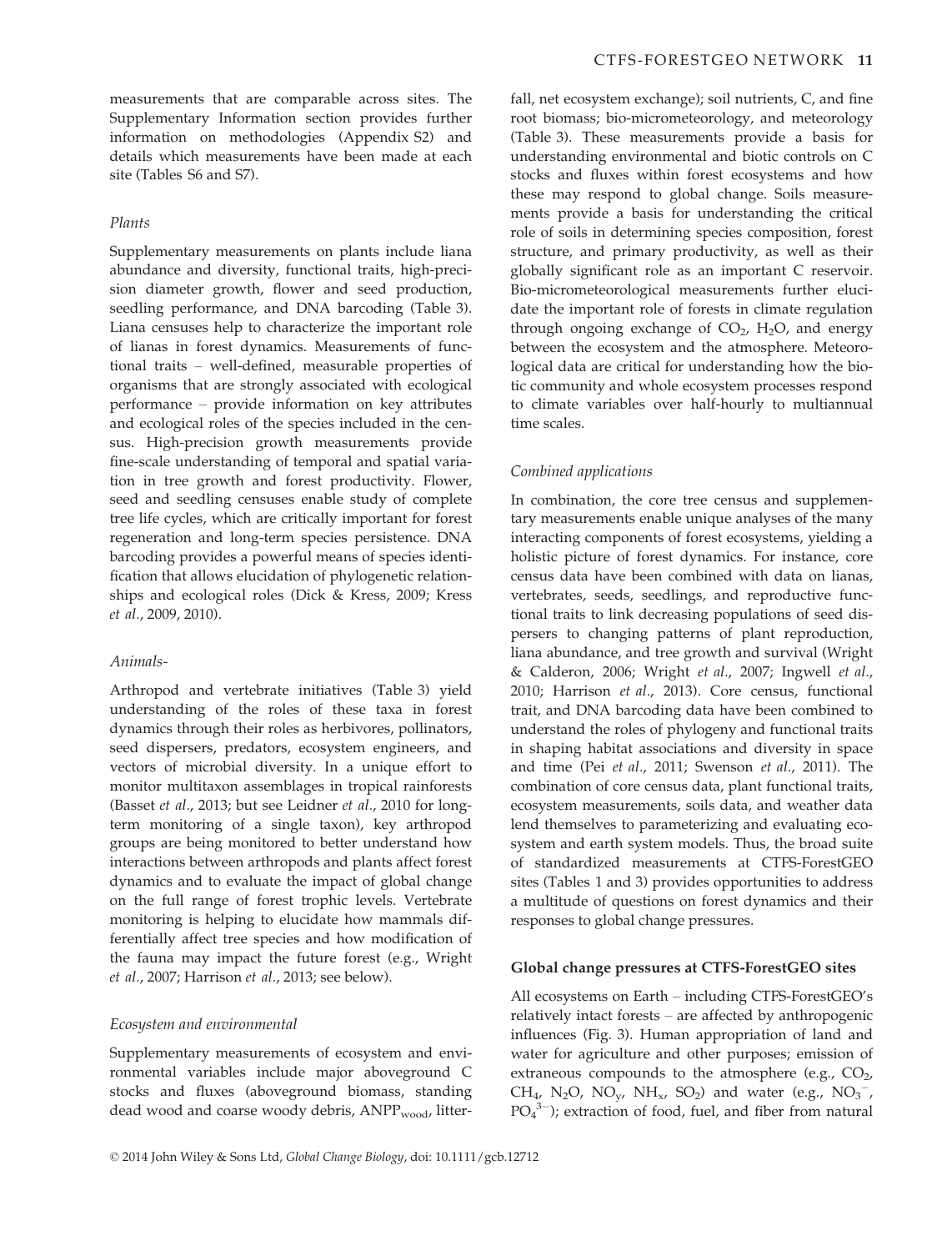

Fig. 3 Map of CTFS-ForestGEO sites illustrating the severity of four global change pressures: changes in mean annual temperate and precipitation relative to the 1951–1980 climatic average (MAT and MAP, respectively; Table S3), total N deposition (Table S5), and an index of habitat fragmentation (see Appendix S1; Table S5). Numbers correspond to ID#'s in Table 2. Analyses are detailed in Appendix S1.

ecosystems; and transport of species around the globe has so pervasively influenced Earth's climate, hydrology, biogeochemistry, land cover, and species diversity as to warrant classification of a new geologic period in Earth's history – the Anthropocene (Schlesinger, 2012; Vitousek et al., 1997a; Zalasiewicz et al., 2010, 2011).

Over the lifetime of the CTFS-ForestGEO network, atmospheric  $CO<sub>2</sub>$  has increased 16%, from 340 ppm in 1981 to 396 ppm in 2013 (Tans & Keeling, 2014), with variable effects on climate globally. Over a similar time frame, temperatures have increased across the network by an average of 0.61 °C, with greater increases at colder sites (Figs 3 and 4; Table S3; details on data and analysis in Appendix S1). On both annual and daily time scales, minimum temperatures have increased more than maximum temperatures, leading to decreases in the diurnal temperature range. Frost-day frequency has decreased at sites that experience frost. Potential evapotranspiration (PET) has increased slightly on average  $(+2.5%)$  – particularly at low-PET sites. A tendency for increased cloud cover has offset the increases in PET that would be expected based on temperature increases alone, and high-PET sites have therefore experienced little change in PET on average (Fig. 4). Changes in mean annual precipitation (MAP) and wet-day frequency have been variable, with an

overall tendency toward increases (averaging 6.0% and 2.7%, respectively) – particularly at high-precipitation sites (Fig. 4). Changes to the difference between annual MAP and PET have also been variable, with a tendency for wet sites (high MAP-PET) to become wetter – particularly in the Neotropical and Indo-Malay biogeographic zones – and low MAP-PET sites to become drier (Fig. 4). Changes in seasonality and the number of months with precipitation<PET have been variable across the network. In summary, CTFS-ForestGEO sites have experienced warming and variable changes in precipitation and aridity.

Ongoing climate change is inevitable, with its course dependent upon future greenhouse gas emissions and land use patterns (IPCC, 2013). The IPCC AR5 examines four representative concentration pathways (RCP's), the most optimistic of which has greenhouse gas emissions going to zero before 2100 (RCP 2.6) and the most pessimistic of which denotes continuously increasing emissions leading to a radiative forcing of 8.5 W m<sup> $-2$ </sup> by 2100 (RCP 8.5; IPCC, 2013). Across this range of future scenarios, the HADGEM2-ES model predicts MAT increases averaging 2.0 °C under RCP 2.6 (range: 1.2–3.6 °C) to 3.0 °C under RCP 8.5 (range: 1.9–5.7 °C) across the CTFS-ForestGEO sites (Fig. 2; Table S4). This warming will push some tropical forests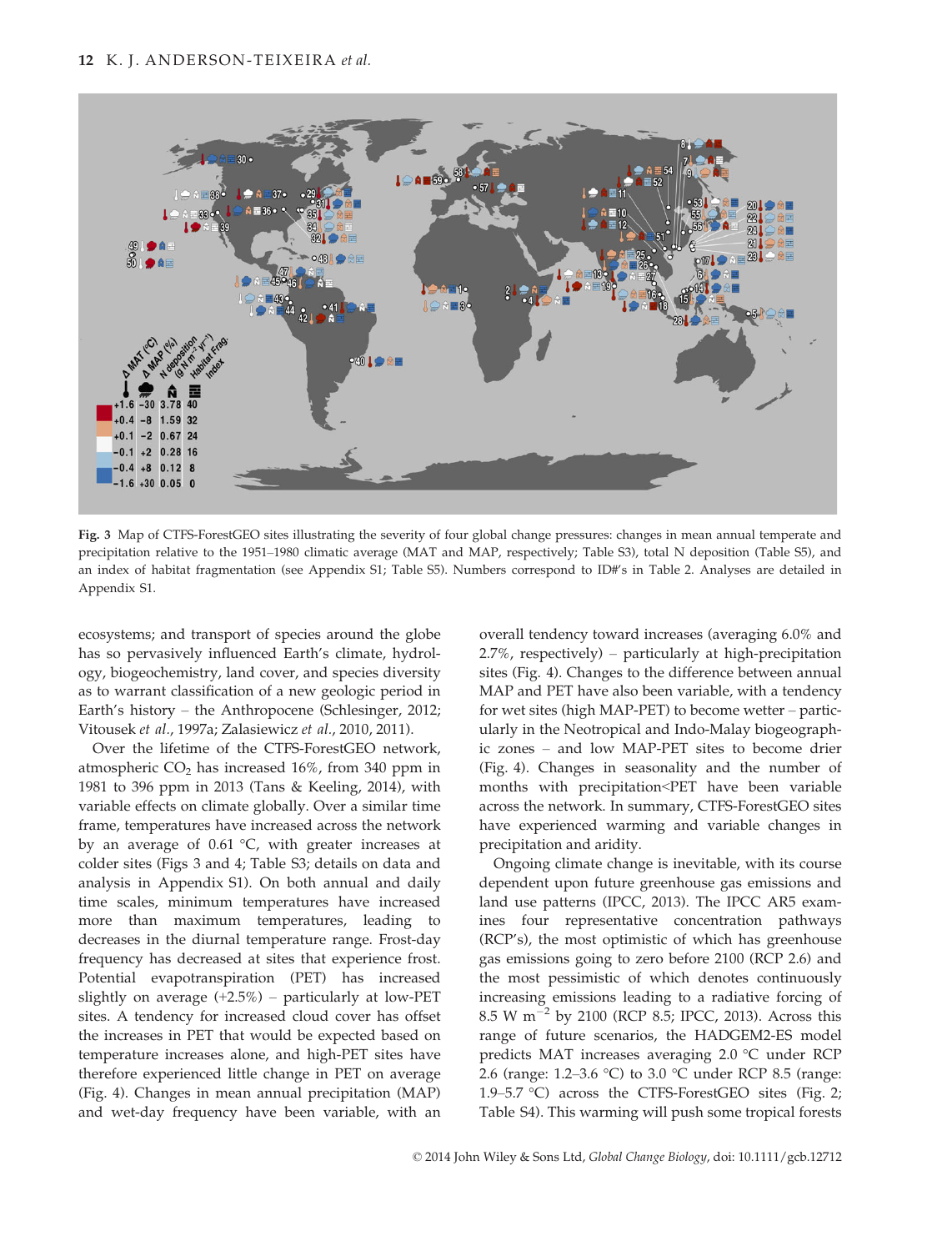

Fig. 4 Recent climate change at CTFS-ForestGEO sites. Specifically, shown is the change from the 1951–1981 average to the 2008–2012 average plotted as a function of the historical (1950–1981) average for four variables: mean annual temperature (MAT), mean annual precipitation (MAP), mean annual potential evapotranspiration (PET), and the difference between mean annual precipitation and potential evapotranspiration (MAP-PET). Solid and dotted lines represent the linear fit and its 95% CI, respectively; dashed horizontal lines represent zero change. Based on CGIAR-CSI climate data (www.cgiar-csi.org/data; CRU-TS v3.10.01 Historic Climate Database and PET estimates from Zomer, 2007; Zomer et al., 2008). Analyses are detailed in Appendix S1.

into climates with no current analog (Fig. 2). Predicted changes in annual precipitation at these sites range from  $-8.6\%$  to  $+19.0\%$  under RCP 2.6 and  $-13.6\%$  to +7.3% under RCP 8.5 (Fig. 2; Table S4). When coupled with predicted warming and associated increases in potential evapotranspiration, constant or decreasing precipitation – which is predicted for approximately half the sites (Fig. 2, Table S4) – implies that conditions will become more arid. At most CTFS-ForestGEO sites, soil moisture and relative humidity are predicted to decline in the near-term (i.e., 2016–2035), even under a modest emissions scenario (Kirtman et al., 2013; Sherwood & Fu, 2014).

The biogeochemistry of these sites has also been modified by human activities. The global nitrogen (N) cycle has been dramatically transformed by human activities (Schlesinger, 2012; Vitousek et al., 1997a; Galloway et al., 2008; Canfield et al., 2010). Atmospheric deposition of reactive N can fertilize forests that are N limited (Magnani et al., 2007; Yu et al., 2014), and can also impair ecosystem function through soil acidification and N saturation (Aber et al., 1989; Schlesinger, 2012; Vitousek et al., 1997b). At CTFS-ForestGEO sites, current N deposition has a median value of 0.9 g N  $m^{-2}$  yr<sup>-1</sup> and ranges from 0.05 (Scotty Creek) to 3.8 g N m<sup>-2</sup> yr<sup>-1</sup> (Badagongshan, China; Fig. 3), implying that N deposition at many sites may exceed critical loads for soil acidification (Bouwman et al., 2002). In addition, sulfuric acid deposition reduces soil fertility (e.g., Likens et al., 1996) and increases tree mortality (Dietze & Moorcroft, 2011). Across the network, annual  $SO_x$  deposition has a median value of 0.5 g S m<sup>-2</sup> yr<sup>-1</sup> (range 0.08 g S m<sup>-2</sup> yr<sup>-1</sup> at Mpala, Kenya to 3.1 g S  $m^{-2}$  yr<sup>-1</sup> at Tiantongshan, China; Table S5; data from Dentener et al., 2006; see Appendix S1 for details). Nitrogen and sulfur deposition is predicted to continue to increase in the future (Dentener et al., 2006).

At the local level, CTFS-ForestGEO sites have also been directly exposed to a range of past and ongoing anthropogenic perturbations. Some sites and their surrounding areas were partially to fully logged in the past, and in some cases the land was used for farming or pasture (Table S5). Historical and contemporary forest loss (through deforestation or natural stand-clearing disturbance) in surrounding areas has exposed some sites to severe habitat fragmentation, whereas others are surrounded by vast expanses of near-pristine forest (Figs 3 and 5; Table S5). By the year 2012, 27 sites (primarily in Europe, North America, and Asia) had tree cover within a 5 km radius reduced by more than 10%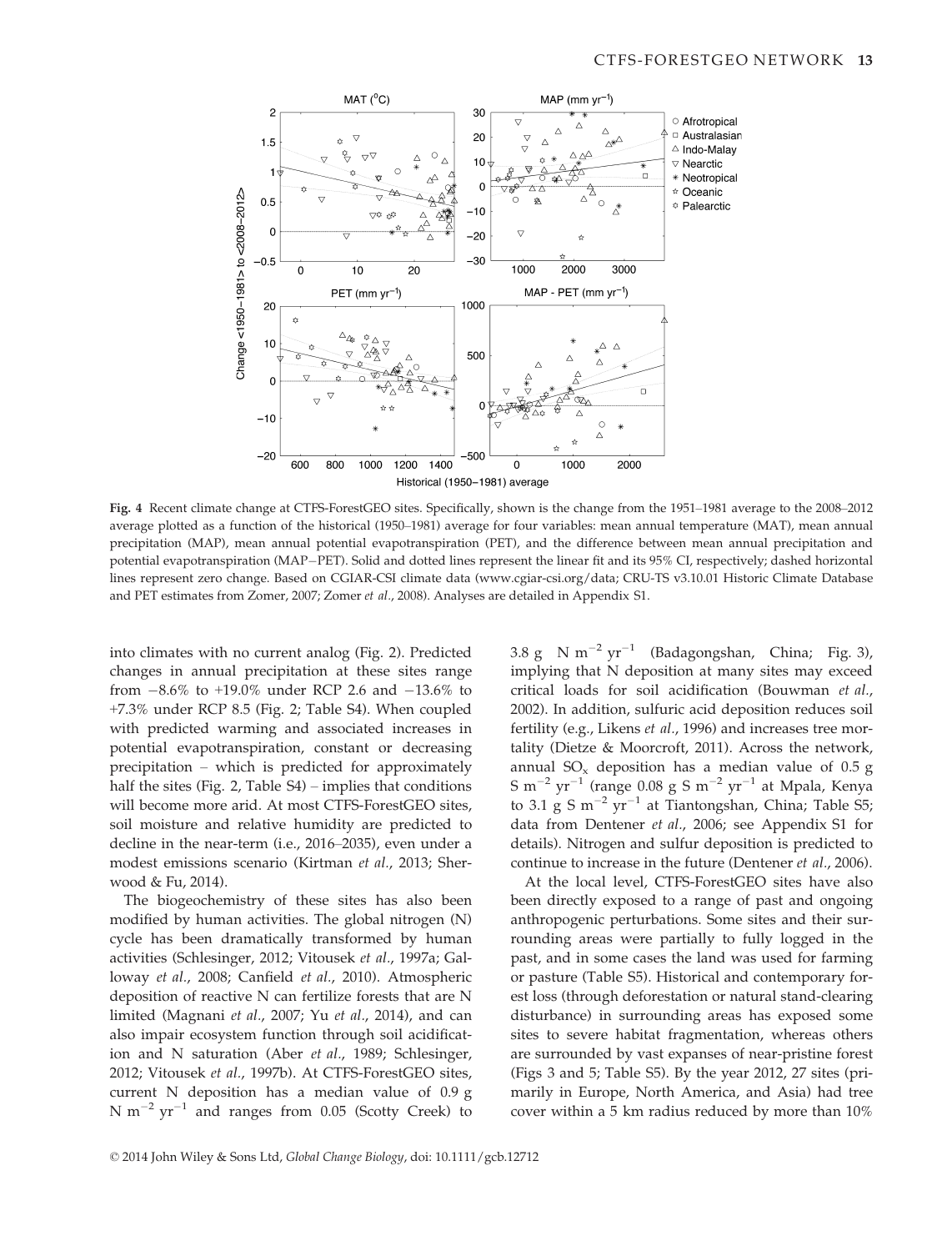relative to tree cover in the plot, and seven sites even had reductions >40%. Generally speaking, percent tree cover on the landscape decreases with distance from the site, while recent (2000–2012) forest loss rates and forest fragmentation increase (Fig. 5; data from Hansen



Fig. 5 Characterization of forest cover, fragmentation, and loss in the landscapes surrounding CTFS-ForestGEO sites, with distance zones describing concentric circles centered at each site. (a) Average % tree cover in year 2012; (b) % loss of existing tree cover from 2000 to 2012 (note the vertical scale is the square of forest loss); (c) Forest fragmentation, as characterized by forest edge: area ratio in year 2012. Note that 'forest' can include agroforestry areas. Data from (Hansen et al., 2013). Analysis methods given in Appendix S1. Data for each site given in Table S5.

et al., 2013; see Appendix S1 for details). In addition to forest loss in the surrounding landscapes, the majority of sites have been exposed to past and/or ongoing extraction of timber or nontimber forest products, hunting, or invasive species (Table S5). A few sites are have high human population density in the surrounding areas and are affected by urbanization.

#### Forest responses to global change

As described above, all CTFS-ForestGEO sites are experiencing multifaceted global change pressures (Fig. 3). With spatially explicit dynamic tree data for large forest dynamics plots and the additional measurements summarized above (Table 2), the network is poised to advance mechanistic understanding of the impact of global and environmental change on the world's forests.

#### Are forests changing?

Change is the natural condition of forests (e.g., Baker et al., 2005; Laurance et al., 2009), which makes it challenging to detect and attribute directional responses to global change pressures. A key finding from the network is that forests generally, and in particular tropical forests, are highly dynamic; for instance, in the first 18 years of monitoring at BCI,  $>40\%$  of trees  $\geq1$  cm DBH (or 34% ≥10 cm DBH) turned over, and 75% of all species changed in abundance by >10% (Leigh et al., 2004). Superimposed upon this dynamism, forests are responding to global change pressures. Data from the network reveal some generalities and long-term trends of change in forests worldwide.

Forest composition in terms of species and functional groups has changed at multiple sites across the network, in different directions at different sites (Condit et al., 1996; Chave et al., 2008; Feeley et al., 2011; Makana et al., 2011; Swenson et al., 2011). An analysis of data from twelve CTFS-ForestGEO sites reveals that environmental variability – as opposed to demographic stochasticity – is the most important factor driving tree population dynamics on decadal time scales (Chisholm et al., 2014). Across relatively undisturbed tropical forests, the dominance of slow-growing species increased at nine of ten sites analyzed (significantly so at five sites), indicating that these forests may be recovering from past disturbances, even as they are impacted by a variety of global change pressures (Chave et al., 2008). In addition, at six tropical sites monitored over more than 10 years, there have been long term increases in the proportions of flowers and seeds produced by lianas (Fig. 6; Wright & Calderon, 2006; Wright, unpublished analysis) – a trend that corresponds with long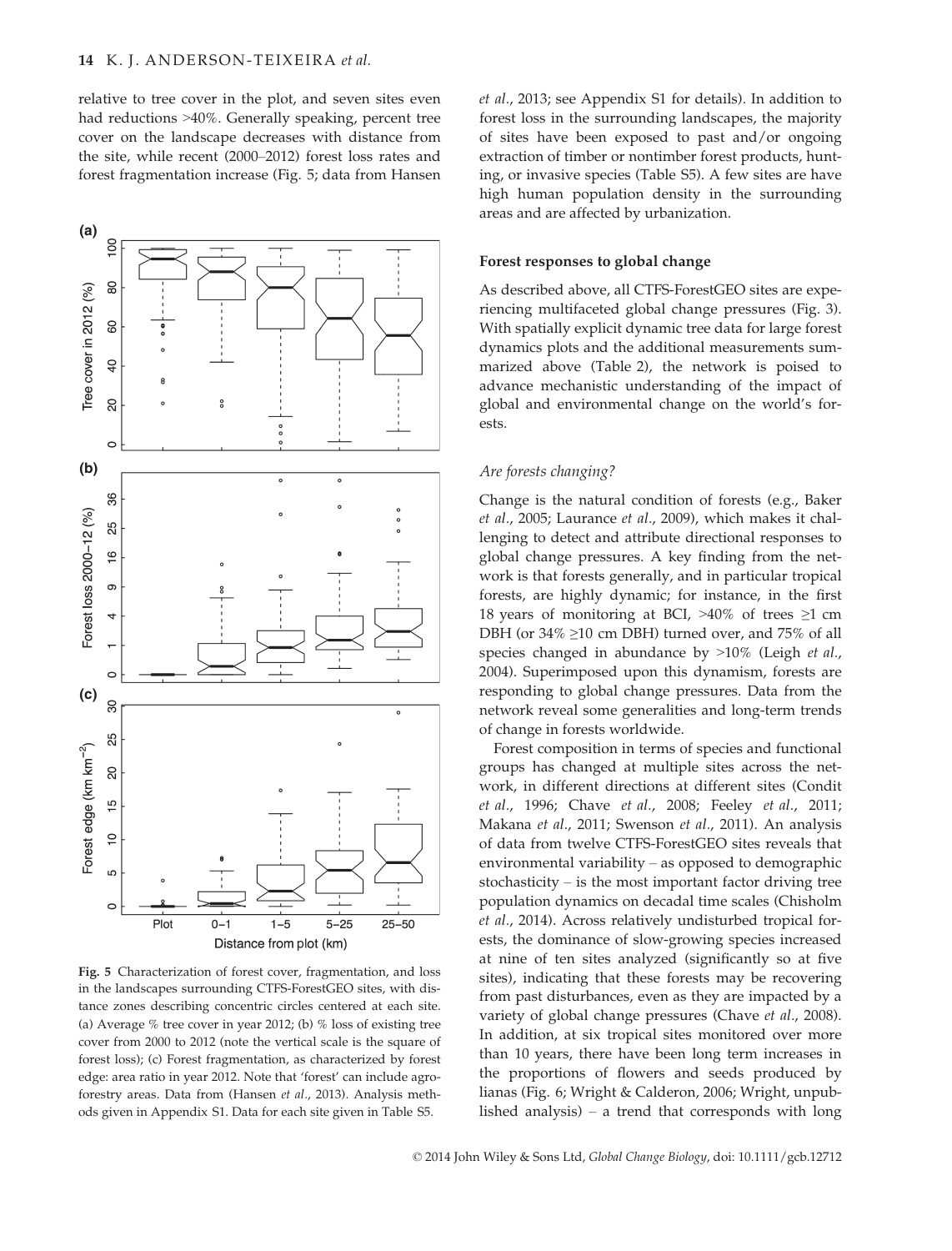

Fig. 6 Ratio of flower production by lianas (33 species) to that of trees (48 species) over 17 years on Barro Colorado Island, Panama. Redrawn from Wright & Calderon (2006).

term increases in the abundance of lianas observed on BCI (Panama) and elsewhere in the tropics (Ingwell et al., 2010; Schnitzer & Bongers, 2011). While community change appears to be the rule rather than the exception across the network, and while there have been some instances of rapid change in forest composition (e.g., Condit et al., 1995; Chave et al., 2008), there have not been any hugely dramatic changes such as a forest die-off affecting the majority of large trees at the network sites.

Trends in various components of aboveground net primary productivity (ANPP) have also been monitored at some sites. Across the network, the woody component of  $NPP$  (ANPP<sub>wood</sub>) has increased or decreased, as a function of both climate change and succession. Forests globally are mixed in terms of their productivity trends (Laurance et al., 2004; Clark et al., 2010; Gedalof & Berg, 2010; Wright, 2010). For instance, decreases in  $ANPP_{wood}$  were observed in tropical forests in Panama (BCI) during 1981–2005 and Malaysia (Pasoh) during 1990–2000 (Feeley et al., 2007b) and increases in  $ANPP_{wood}$  were observed in secondary forests in Maryland, USA (SERC; McMahon et al., 2010). Notably lacking is evidence of consistent increases in ANPP, as might be expected based solely on increasing atmospheric  $CO<sub>2</sub>$  concentration (e.g., Norby et al., 2005). In the tropics, allocation of NPP to reproduction appears to have shifted; at five of six tropical sites where flower and seed production has been monitored for more than 10 years, there has been a long-term increase in flower production but not seed production (Wright & Calderon, 2006; Wright, unpublished analysis). Ongoing monitoring of NPP and flower and seed production will be vital to characterizing trends in productivity and C allocation.



Fig. 7 Aboveground biomass change in twelve tropical forests. Solid line represents mean for ten undisturbed sites; \*indicates disturbed plots. Replotted from Chave et al. (2008) with an updated value for BCI (Muller-Landau et al., 2014; K.C. Cushman, personal communications).

Finally, changes in standing biomass over time have been detected. Across ten relatively undisturbed tropical forests, highly resolved estimates of net biomass change show that aboveground biomass increased on average  $0.24 \pm 0.16$  Mg C ha<sup>-1</sup> yr<sup>-1</sup> (Fig. 7; Chave et al., 2008). This value is comparable to (though slightly lower than) values recorded for networks of small forest plots in Amazonia  $(0.62 \pm 0.23)$ Mg  $C$  ha<sup>-1</sup> yr<sup>-1</sup>; Baker *et al.,* 2004), and Africa  $(0.63 \pm 0.36 \text{ Mg C ha}^{-1} \text{ yr}^{-1})$ ; Lewis *et al.*, 2009a). Combining published data for the CTFS-ForestGEO, RAIN-FOR, and AfriTRON tropical forest sites leads to an overall average of  $0.34 \pm 0.11$  Mg C ha<sup>-1</sup> yr<sup>-1</sup> based on a total of 8243 ha-years of monitoring (Muller-Landau et al., 2014). Ongoing monitoring will be important for quantifying trends in biomass in the global forests represented by CTFS-ForestGEO.

### What are the mechanisms by which global change impacts forests?

While data from the CTFS-ForestGEO network add to abundant evidence that forests globally are changing (e.g., Soja et al., 2007; Lewis et al., 2009b; Allen et al., 2010; Wright, 2010), it is difficult to identify the mechanisms underlying such changes given ubiquitous and simultaneous changes in multiple global change drivers (Fig. 3). The information-rich nature of CTFS-Forest-GEO sites has yielded insights into the mechanisms of response to global change pressures.

Warming is expected to alter forest dynamics, but predicting effects at the ecosystem scale remains a major scientific challenge (e.g., U.S. DOE, 2012). Monitoring, physiological measurements, and nearby warming experiments combine to yield insights into how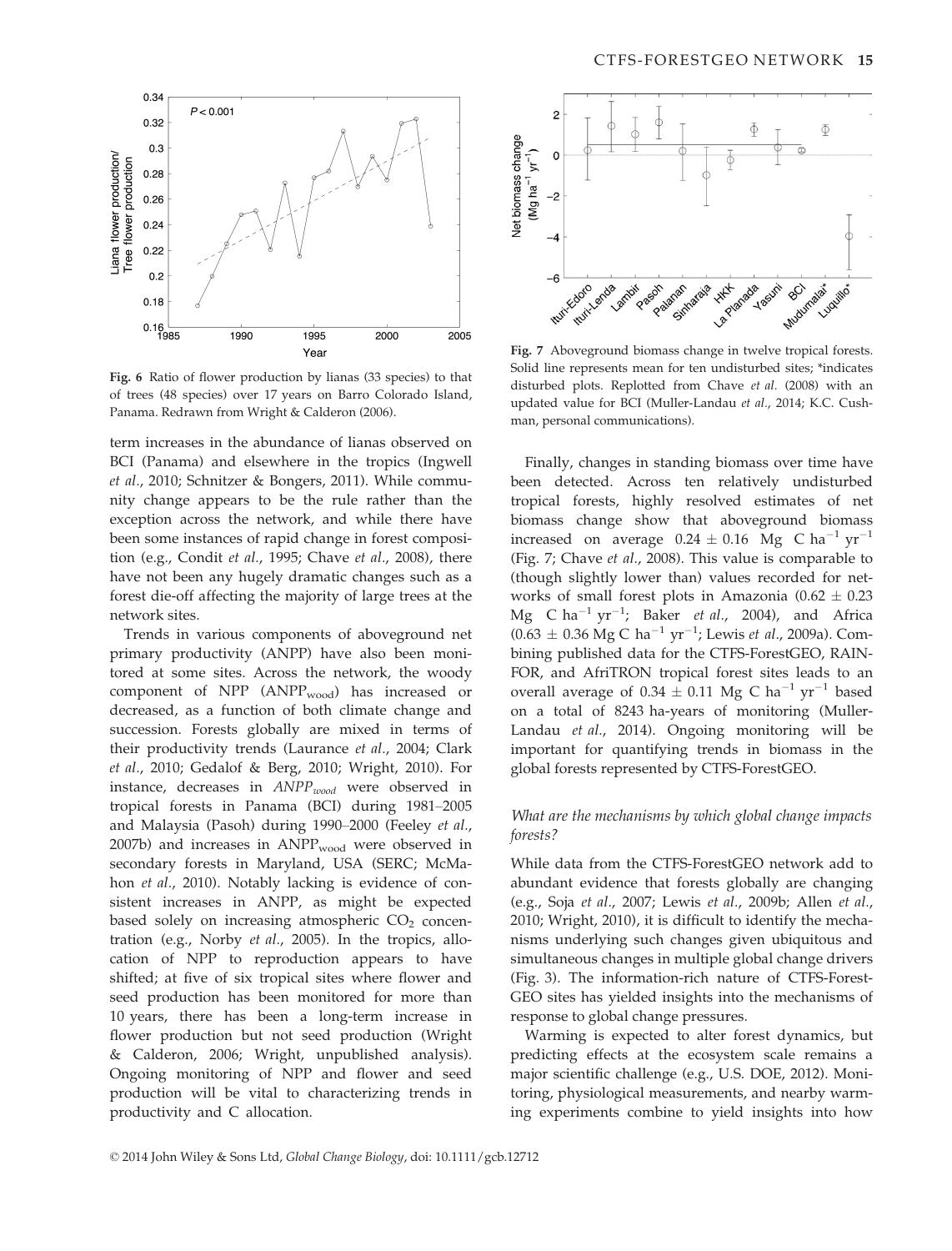warming may impact forest dynamics. The effects of warming are perhaps most dramatic at Scotty Creek, Canada – the highest latitude site, which is experiencing rapid warming (Figs 2 and 3; Tables S3 and S4) – where accelerating permafrost thaw is resulting in tree functional decline near forested plateau edges (i.e., reduced sap flow, radial growth, and leaf area) and driving loss of forest area at a rate of  $0.5\%$  yr<sup>-1</sup> (Baltzer et al., 2014). At another Canadian site (Haliburton Forest), a heat wave event during spring leaf-out in 2010 resulted in a >50% decline in leaf area of the dominant tree species (Filewod & Thomas, 2014), and a large net ecosystem carbon loss in the same year (Geddes et al., 2014). However, at most temperate and tropical sites, the impacts of warming are less obvious and tend to be confounded by other aspects of global change (Fig. 3). Data from four tropical forest sites (BCI, Huai Kha Khaeng, Lambir, and Pasoh) indicate that tree growth rate correlates negatively with nighttime temperature, as expected from increased respiration rates causing a reduced carbon balance (Feeley et al., 2007a; Dong et al., 2012) – a trend that has also been observed at an external site in Costa Rica (Clark et al., 2010). In contrast, warming experiments associated with two of the sites reveal that warming may also directly or indirectly increase woody productivity; specifically, soil warming at Harvard Forest has increased tree growth through increased N mineralization (Melillo et al., 2011), and chamber warming experiments in Panama revealed that increased nighttime temperatures increased seedling growth rates (Cheesman & Winter, 2013). Ongoing monitoring, experimentation, and modeling will be necessary to disentangle the diverse productivity responses of forests to warming. Warming may also shift C allocation to reproduction; flower production at BCI, Panama has increased with increasing temperature (Pau et al., 2013). Future warming (Fig. 2) will inevitably impact forests, and ongoing monitoring at CTFS-ForestGEO sites should help to document and explain these changes.

Changes in aridity and drought severity have the potential to impact forests worldwide, including those in wet climates (Allen et al., 2010; Choat et al., 2012). Across the tropics, increases in aridity or the occurrence of severe droughts have led to forest "browning", mortality episodes, or fires (Van Nieuwstadt & Sheil, 2005; Lewis et al., 2011; Zhou et al., 2014), and there is concern that potential future increases in aridity in some parts of the tropics could result in severe tropical forest dieback (e.g., U.S. DOE, 2012). Research across the CTFS-ForestGEO network has yielded insights into the role of aridity in shaping tropical forest dynamics. Droughts in Panama (BCI, San Lorenzo, and Cocoli) and Malaysia (Lambir) have revealed differential drought sensitivity by size class, microhabitat association, and functional type (Condit et al., 1995, 2004; Potts, 2003). In Panama, mild or even fairly strong drought increased both woody productivity and production of flowers and seeds – presumably because of increased solar radiation (Condit et al., 2004; Wright & Calderon, 2006). At a tropical dry forest in India (Mudumalai), drought increased mortality rate, but with a 2–3 year lag for larger trees (Suresh et al., 2010). These findings yield insight into how moist tropical forests may respond to predicted changes in aridity (Fig. 2; Table S4; IPCC, 2013).

Beyond climate, impacts of other global change drivers have been observed across the CTFS-ForestGEO network. Nitrogen deposition (Fig. 1; Table S5) has altered forest biogeochemistry across the globe. Temperate forests are typically N limited; however, high N deposition at Haliburton Forest, Canada, has caused a shift from N to P limitation (Gradowski & Thomas, 2006, 2008), providing evidence of constraints on increases in temperate forest productivity driven by elevated  $CO<sub>2</sub>$  and/or nitrogen deposition. Because tropical forests are typically limited by elements other than N, N deposition is not expected to increase the productivity of these forests (Matson et al., 1999). At the two tropical CTFS-ForestGEO sites where relevant measurements have been made, increased <sup>15</sup>N concentrations in plant tissues suggests substantial N deposition and altered N cycles (Hietz et al., 2011). Specifically, on BCI, leaf N and  $\delta^{15}N$  in recent (2007) samples were elevated relative to herbarium samples (~1968) (Hietz et al., 2011). These changes have been mechanistically linked to increased N availability through a nearby fertilization experiment, which increased foliar N concentrations and  $\delta^{15}N$  by similar amounts but did not affect productivity (Wright et al., 2011; Mayor *et al.*, 2014a,b). A similar increase in  $\delta^{15}N$ was observed in wood from Huai Kha Khaeng, Thailand (Hietz et al., 2011). These results imply that, in tropical forests, N deposition is accelerating N cycling without increasing productivity, and reduced cation availability resulting from N deposition may be one potential explanation for observed declines in tree growth rates at some tropical sites (see above; Matson et al., 1999).

Habitat fragmentation (Fig. 5) and faunal degradation have also been linked to altered dynamics at CTFS-ForestGEO sites. The CTFS-ForestGEO site near Manaus, Brazil, is part of the Biological Dynamics of Forest Fragments Project (BDFFP), which has revealed that forest fragmentation rapidly and profoundly alters tree, arthropod, bird, and primate communities, reducing species diversity and shifting composition toward dominance of more disturbance-adapted species (Lau-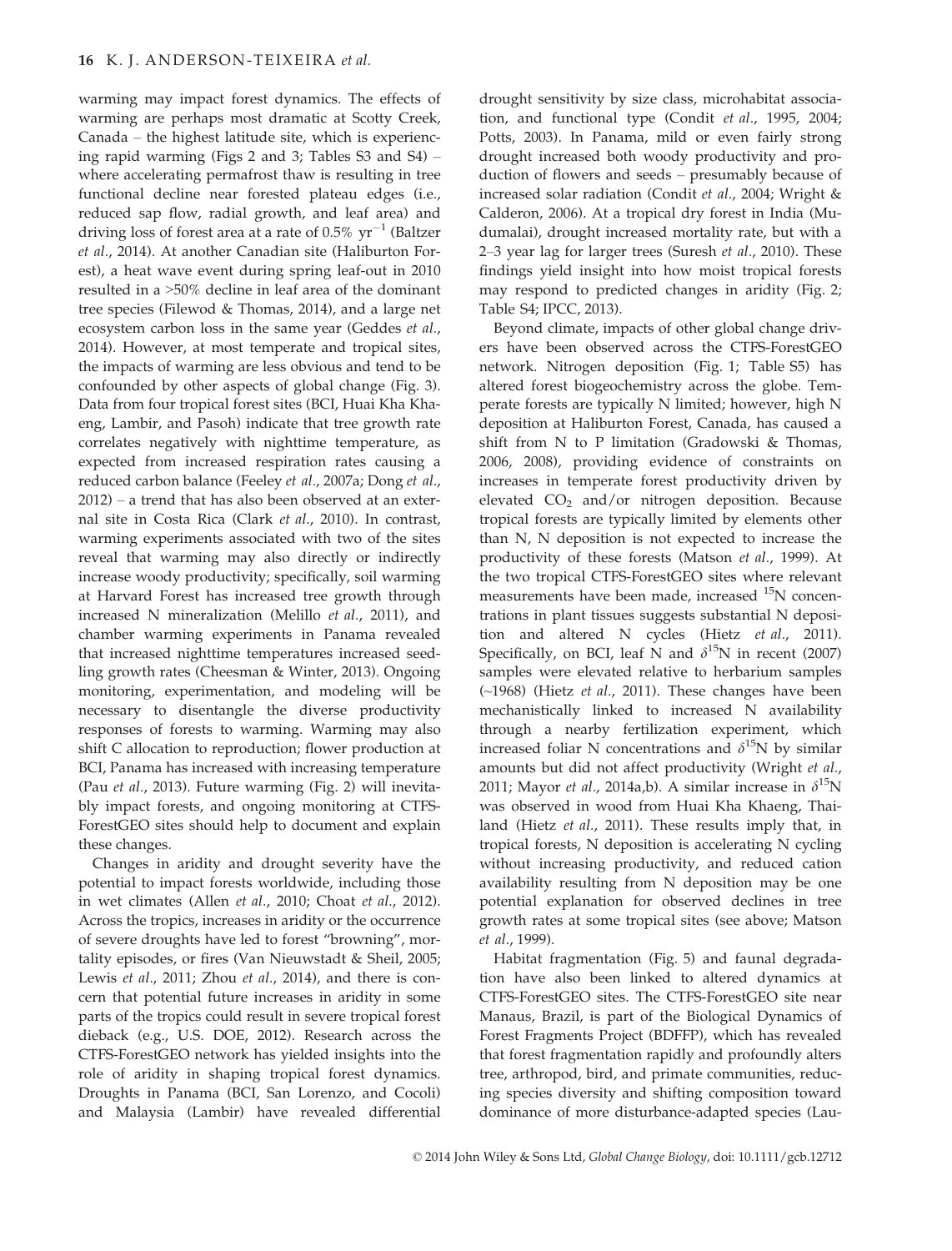rance et al., 2006). Across the network, more highly fragmented sites (e.g., Witham Woods, UK; Bukit Timah, Singapore; Lambir, Malaysia; Heishiding, China; Fig. 3; Table S5) tend to have degraded faunas, as indicated by the absence of apex predators and larger vertebrates that were present historically, whereas faunal communities tend to remain more intact in unfragmented forests such as Yasuni (Ecuador), Rabi (Gabon), and Scotty Creek (Canada) (Turner & T Corlett, 1996; La-Frankie et al., 2005; Laurance et al., 2012; Harrison et al., 2013;W.F. Laurance, personal communication). As detailed below, faunal degradation – whether caused by habitat fragmentation, hunting, or other pressures – has strong impacts on forest structure and dynamics.

The strong influence of fauna on forest composition and dynamics (e.g., Wright, 2010; Estes et al., 2011; Schmitz et al., 2013) has been documented at several CTFS-ForestGEO sites. At Mpala, Kenya, an experiment excluding herbivores of different sizes and replicated across a rainfall gradient revealed that herbivores of different sizes influence the biomass and growth rates of trees and understory plants, plant community composition, and small mammal communities (Goheen et al., 2013). At Mudumalai, elephants (Elephas maximus) cause high mortality among the small- to medium-sized stems, particularly in a few favored forage species (Sukumar et al., 2005). At SCBI (Virginia, USA), where white-tailed deer (Odocoileus virginianus) populations greatly exceed their historical levels, 20 years of deer exclusion from a 4-ha subsection of the CTFS-ForestGEO plot has resulted in a >4-fold increase in sapling abundance relative to heavily browsed forest outside the exclosure (McGarvey et al., 2013). Large impacts of mammalian herbivores have also been found in an exclosure study adjacent to the Pasoh plot site in Malaysia (Ickes et al., 2001), where native pigs (Sus scrofa) have a dramatic effect on tree recruitment. In Panama, comparison of forest plots protected from bushmeat hunting with those exposed to poachers revealed that by reducing the abundance of frugivores and seed dispersers, hunting decreases the abundance of plant species with seeds dispersed by these animals while increasing the abundance of species with seeds dispersed by bats, small birds, or mechanical means (Wright et al., 2007). The latter includes lianas whose seeds are much more likely to be dispersed by wind (60% of liana species vs. 25% of canopy trees and  $\leq 10\%$ of midstory and understory trees and shrubs). Lianas have thus increased disproportionately in abundance where hunters remove the frugivores that disperse the seeds of most tree species, hence hunting may have unforeseen consequences for carbon sequestration (Jansen et al., 2010). Directional change in tree communities driven by faunal degradation has also been

demonstrated. At Lambir, where populations of large mammals and birds have been severely impacted by hunting, tree community dynamics changed profoundly from 1992 to 2008 (Harrison et al., 2013). Specifically, sapling densities increased and regeneration of tree species with animal-dispersed seeds decreased and became more spatially clustered (Harrison et al., 2013). Thus, ongoing faunal degradation due to hunting and habitat fragmentation in many forests globally is expected to alter forest community composition, tree dispersal and regeneration, species diversity, forest structure, and carbon cycling.

CTFS-ForestGEO research has also shed light on community interactions that will act to either magnify or buffer forest responses to global change. Species are linked to one another through complex webs of interaction. For example, mapping of quantitative trophic foodwebs at Wanang (Papua New Guinea) and current efforts to document tritrophic foodwebs of seeds, seed predators and parasitoids at this same location, at Khao Chong (Thailand) and Barro Colorado Island (Panama) demonstrates the complexity of ecological interactions in forest ecosystems (Novotny et al., 2010). Studies of seed dispersal and seedling recruitment demonstrate the critical role of vertebrates and insects in tree reproduction and the composition of future forests (e.g., Wright et al., 2007; Harrison et al., 2013). It is therefore unsurprising that global change impacts on one group cascade through the ecosystem. For example, as described above, dramatic reduction in large mammal and bird populations at Lambir, Malaysia has altered the dynamics of tree dispersal and regeneration (Harrison et al., 2013). Similarly, in the light-limited moist tropical forests of Panama, El Niño events bring relatively cloud free, sunny conditions that enhance fruit production while subsequent La Niña events bring rainy, cloudy conditions, and lower levels of fruit production that can lead to famines, particularly among terrestrial frugivores and granivores (Wright et al., 1999; Wright & Calderon, 2006). Climate change is bringing changes in cloud cover and atmospheric transmissivity to PAR (Table S3) with cascading effects on frugivores, granivores, and the plant species with which they interact.

At the same time, the diversity and complexity of forest communities may serve to provide some resilience to global change. A diversity of tree physiological strategies implies a wide range of responses to global change that helps to provide ecosystem resilience (e.g., Isbell et al., 2011; Mori et al., 2013). For example, Panamanian tree species have displayed a wide range of physiological responses to temperature variation (Cheesman & Winter, 2013; Slot et al., 2014), and trees of different species have generally responded differently to experimental manipulation of  $CO<sub>2</sub>$ , tempera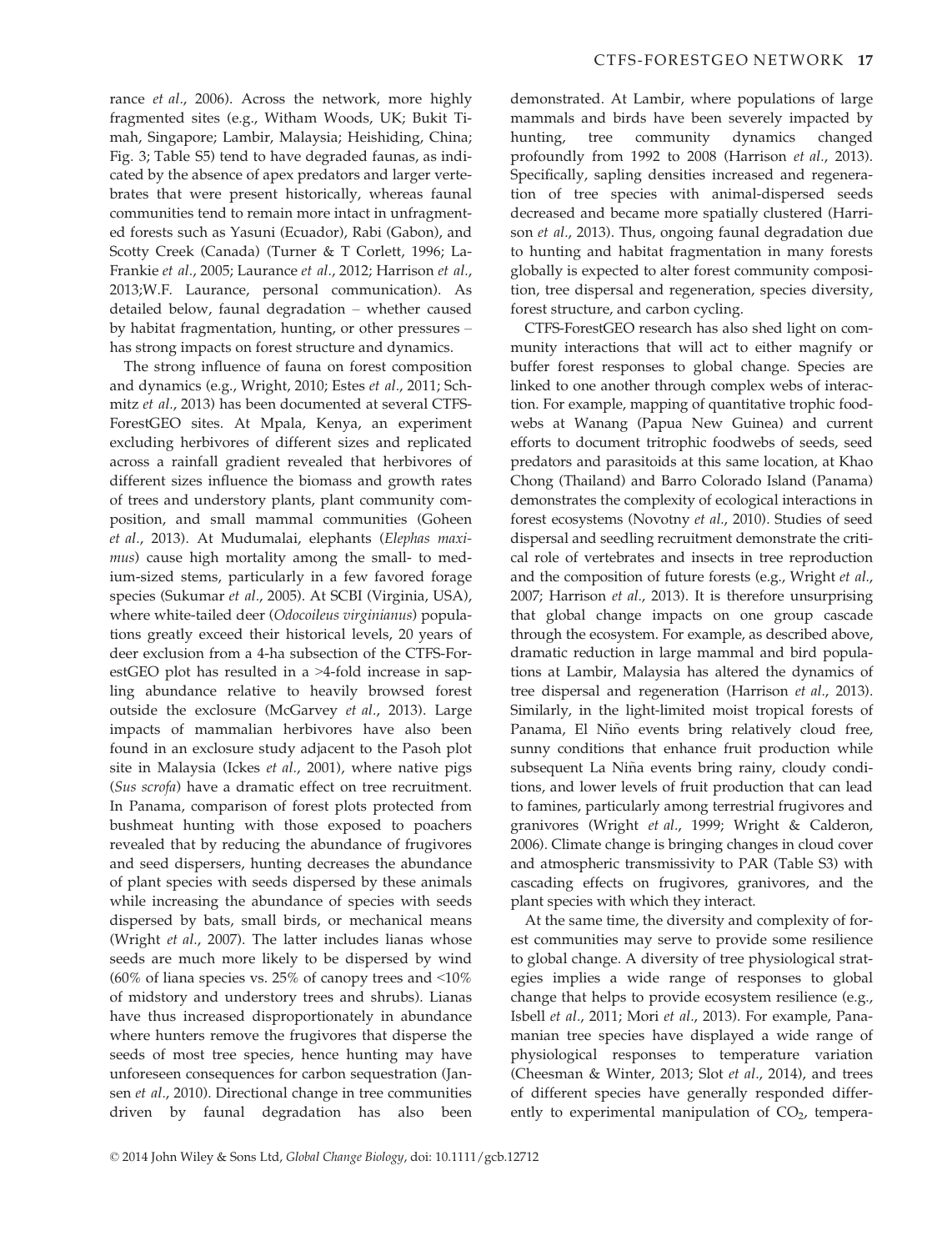ture, or precipitation globally (Anderson-Teixeira et al., 2013). The resilience enabled by species diversity may be exemplified by the stability of biomass, size structure, and functional composition of the BCI forest (Chave et al., 2008; Swenson et al., 2012) despite severe droughts that impacted drought-sensitive species (Condit et al., 1995, 1996). In addition, in the tropics, pervasive negative density dependence – i.e., elevated mortality of a plant species in areas where it is abundant – may buffer change because as a species becomes rare, it will suffer less from negative density dependence (Comita et al., 2010). Thus, accounting for biodiversity in ecosystem models will be important for predicting forest responses to climate change. While such complexity makes it challenging to predict forest responses to global change, it may serve to partially buffer forest response to global change, which might otherwise be more dramatic.

#### Conclusions

The CTFS-ForestGEO forest dynamics sites are representative of the world's more intact forests, covering a diversity of geographical, climatic, edaphic, topographic, and biotic environments (Figs 1 and 2; Table 2). Yet, even this selection of the world's more intact forests is being impacted by multifaceted global change drivers (Figs 2–5). Because many interacting species and processes are simultaneously being affected by a variety of global change pressures, extracting a mechanistic understanding of observed forest changes is challenging, requiring a holistic understanding of the abiotic setting, site history, demography for all tree life stages, trophic interactions, and ecosystem-level processes. The broad suite of measurements made at CTFS-ForestGEO sites (Tables 1 and 3) makes it possible to understand the complex ways in which global change is impacting forest dynamics.

Ongoing research across the CTFS-ForestGEO network is yielding insights into how and why the forests are changing. As global change pressures inevitably intensify (Fig. 2; IPCC, 2013), ongoing monitoring across the network should prove valuable for documenting and understanding multifaceted forest responses and feedbacks to the climate system. To project into the future, broad suite of variables measured at CTFS-ForestGEO sites (Tables 1 and 3) will be invaluable for parameterizing and evaluating ecosystem and earth system models, particularly those that characterize forest demography and differences among species or functional groups (e.g., Moorcroft et al., 2001; Medvigy et al., 2009). Together, CTFS-ForestGEO's unique standardized core census (Table 1) and supplementary measurements (Table 3), applied across all of the world's major forest biomes (Fig. 1; Table 1), will provide mechanistic insight as forests change in the 21st century.

#### Acknowledgements

We thank everyone involved in the collection of the vast quantity of data and information in the CTFS-ForestGEO network; to F. Dentener and W. Laurance for providing data; E. Leigh, Y. Lin, J. McGarvey and A. Miller for helpful comments; E. Aikens, L. Gonzalez and M. Azimi for help with analysis and figures. Study on this manuscript was funded in part by a Smithsonian Competitive Grants Program for Science award to KJAT. The CTFS-ForestGEO network has received major support from the Smithsonian Institution – particularly the Smithsonian Tropical Research Institute, the Arnold Arboretum of Harvard University, the National Science Foundation (multiple grants), the Rockefeller Foundation, the John Merck Fund, the John D. and Catherine T. MacArthur Foundation, the Andrew W. Mellon Foundation, the Frank Levinson Family Foundation, the HSBC Climate Partnership, the Bromley Charitable Trust, John Swire & Sons Pty Ltd, Celerity, F.H. Levinson Fund, Small World Institute Fund and Jennifer and Greg Johnson. Site-specific support is listed in Table S8.

#### References

- Aber J, Nedelhoffer K, Steudler P, Melillo J (1989) Nitrogen saturation in northern forest ecosystems. BioScience, 39, 378–386.
- Allen CD, Macalady AK, Chenchouni H, et al. (2010) A global overview of drought and heat-induced tree mortality reveals emerging climate change risks for forests. Forest Ecology and Management, 259, 660–684.
- Anderson-Teixeira KJ, Snyder PK, Twine TE, Cuadra SV, Costa MH, DeLucia EH (2012) Climate-regulation services of natural and agricultural ecoregions of the Americas. Nature Climate Change, 2, 177–181.
- Anderson-Teixeira KJ, Miller AD, Mohan JE, Hudiburg TW, Duval BD, DeLucia EH (2013) Altered dynamics of forest recovery under a changing climate. Global Change Biology, 19, 2001–2021.
- Asner GP, Mascaro J, Muller-Landau HC, et al. (2011) A universal airborne LiDAR approach for tropical forest carbon mapping. Oecologia, 168, 1147– 1160.
- Averill C, Turner BL, Finzi AC (2014) Mycorrhiza-mediated competition between plants and decomposers drives soil carbon storage. Nature, 505, 543–545.
- Baker TR, Phillips OL, Malhi Y, et al. (2004) Increasing biomass in Amazonian forest plots. Philosophical Transactions of the Royal Society B: Biological Sciences, 359, 353– 365.
- Baker PJ, Bunyavejchewin S, Oliver CD, Ashton PS (2005) Disturbance history and historical stand dynamics of a seasonal tropical forest in western Thailand. Ecological Monographs, 75, 317–343.
- Baldeck CA, Harms KE, Yavitt JB, et al. (2013a) Soil resources and topography shape local tree community structure in tropical forests. Proceedings of the Royal Society B: Biological Sciences, 280, 20122532.
- Baldeck CA, Harms KE, Yavitt JB, et al. (2013b) Habitat filtering across tree life stages in tropical forest communities. Proceedings of the Royal Society B: Biological Sciences, 280, 20130548.
- Baldeck CA, Kembel SW, Harms KE, et al. (2013c) A taxonomic comparison of local habitat niches of tropical trees. Oecologia, 173, 1491–1498.
- Baltzer JL, Veness T, Chasmer LE, Sniderhan AE, Quinton WL (2014) Forests on thawing permafrost: fragmentation, edge effects, and net forest loss. Global Change Biology, 20, 824–834.
- Banin L, Lewis SL, Lopez-Gonzalez G, et al. (2014) Tropical forest wood production: a cross-continental comparison. Journal of Ecology, 102, 1025–1037.
- Basset Y, Eastwood R, Sam L, et al. (2013) Cross-continental comparisons of butterfly assemblages in tropical rainforests: implications for biological monitoring: monitoring rainforest butterflies. Insect Conservation and Diversity, 6, 223–233.
- Bonan GB (2008) Forests and climate change: forcings, feedbacks, and the climate benefits of forests. Science, 320, 1444–1449.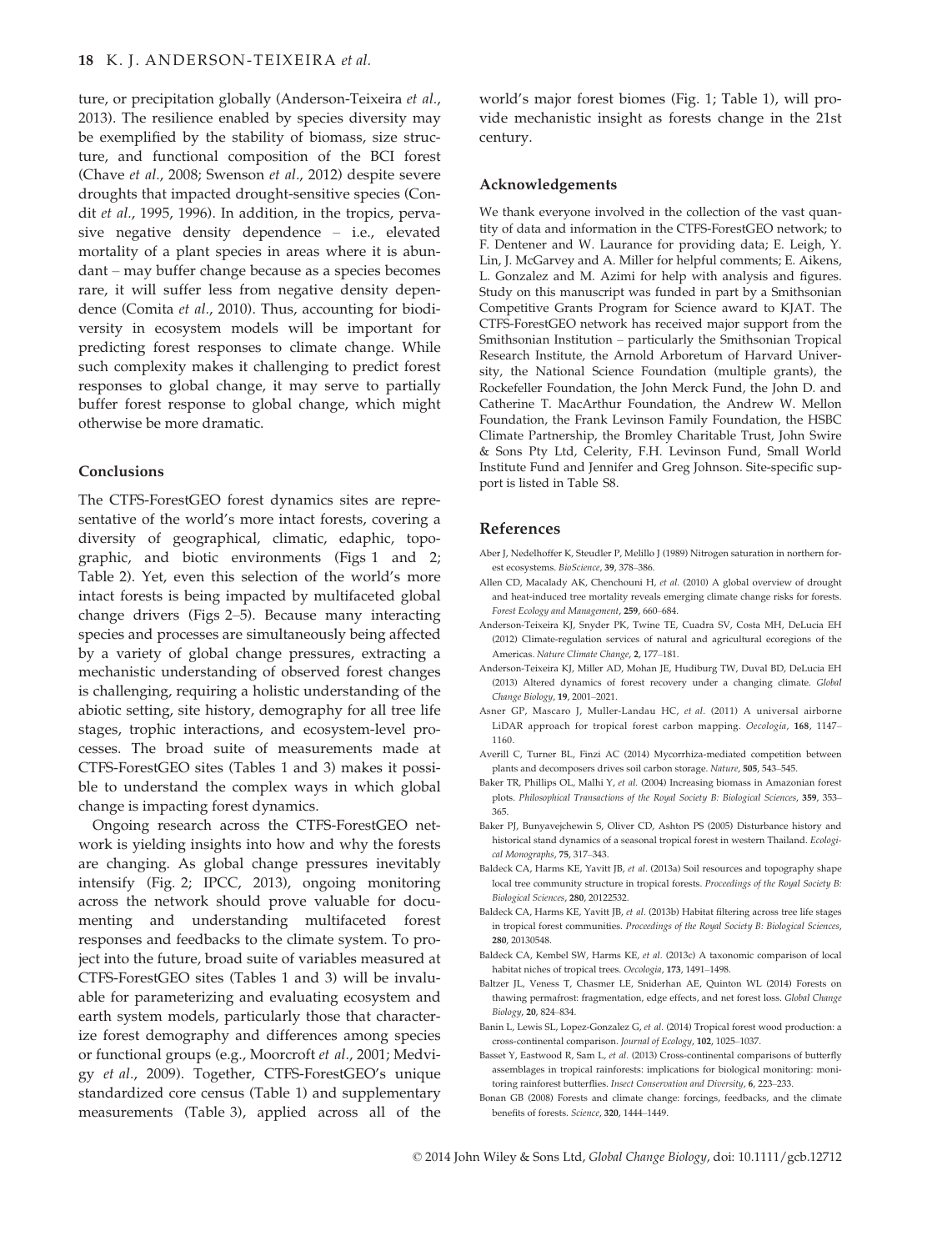- Brown C, Burslem DFRP, Illian JB, et al. (2013) Multispecies coexistence of trees in tropical forests: spatial signals of topographic niche differentiation increase with environmental heterogeneity. Proceedings of the Royal Society B: Biological Sciences, 280, 1–8.
- Canfield DE, Glazer AN, Falkowski PG (2010) The evolution and future of earth's nitrogen cycle. Science, 330, 192–196.
- Chapin FI, Randerson J, McGuire A, Foley J, Field C (2008) Changing feedbacks in the climate-biosphere system. Frontiers in Ecology and the Environment, 6, 313–320.
- Chave J, Condit R, Muller-Landau HC, et al. (2008) Assessing evidence for a pervasive alteration in tropical tree communities. PLoS Biology, 6, e45.
- Cheesman AW, Winter K (2013) Elevated night-time temperatures increase growth in seedlings of two tropical pioneer tree species. New Phytologist, 197, 1185–1192.
- Cheng J, Mi X, Nadrowski K, Ren H, Zhang J, Ma K (2012) Separating the effect of mechanisms shaping species-abundance distributions at multiple scales in a subtropical forest. Oikos, 121, 236–244.
- Chisholm RA, Muller-Landau HC, Abdul Rahman K, et al. (2013) Scale-dependent relationships between tree species richness and ecosystem function in forests. Journal of Ecology, 101, 1214–1224.
- Chisholm RA, Condit R, Rahman KA, et al. (2014) Temporal variability of forest communities: empirical estimates of population change in 4000 tree species (ed He F). Ecology Letters, 17, 855–865.
- Choat B, Jansen S, Brodribb TJ, et al. (2012) Global convergence in the vulnerability of forests to drought. Nature, 494, 752–755.
- Chuyong GB, Kenfack D, Harms KE, Thomas DW, Condit R, Comita LS (2011) Habitat specificity and diversity of tree species in an African wet tropical forest. Plant Ecology, 212, 1363–1374.
- Clark DB, Clark DA, Oberbauer SF (2010) Annual wood production in a tropical rain forest in NE Costa Rica linked to climatic variation but not to increasing CO2. Global Change Biology, 16, 747–759.
- Comita LS, Muller-Landau HC, Aguilar S, Hubbell SP (2010) Asymmetric density dependence shapes species abundances in a tropical tree community. Science, 329, 330–332.
- Condit R (1995) Research in large, long-term tropical forest plots. Trends in Ecology and Evolution, 1, 8–22.
- Condit RS (1998) Tropical Forest Census Plots Methods and Results From Barro Colorado Island, Panama and a Comparison With Other Plots. Springer-Verlag, Berlin, and R G. Landes Company, Georgetown, TX, USA.
- Condit R (2000) Spatial patterns in the distribution of tropical tree species. Science, 288, 1414–1418.
- Condit R, Hubbell SP, Foster RB (1992) Recruitment near conspecific adults and the maintenance of tree and shrub diversity in a neotropical forest. The American Naturalist, 140, 261.
- Condit R, Hubbell SP, Foster RB (1995) Mortality rates of 205 neotropical tree and shrub species and the impact of a severe drought. Ecological Monographs, 65, 419–439.
- Condit R, Hubbell SP, Foster RB (1996) Assessing the response of plant functional types to climatic change in tropical forests. Journal of Vegetation Science, 7, 405–416.
- Condit R, Watts K, Bohlman SA, Perez R, Foster RB, Hubbell SP (2000) Quantifying the deciduousness of tropical forest canopies under varying climates. Journal of Vegetation Science, 11, 649–658.
- Condit R, Aguilar S, Hernandez A, et al. (2004) Tropical forest dynamics across a rainfall gradient and the impact of an El Nino dry season. Journal of Tropical Ecology, 20, 51–72.
- Condit RS, Ashton PS, Balslev H, et al. (2005) Tropical tree alpha-diversity: results from a worldwide network of large plots. Biologiske Skrifter, 55, 565–582.
- Condit R, Ashton P, Bunyavejchewin S, et al. (2006) The importance of demographic niches to tree diversity. Science, 313, 98–101.
- Cushman KC, Muller-Landau HC, Condit RS, Hubbell SP (2014) Improving estimates of biomass change in buttressed trees using tree taper models. Methods in Ecology and Evolution, 5, 573–582.
- Dalling JW, Hubbell SP (2002) Seed size, growth rate and gap microsite conditions as determinants of recruitment success for pioneer species. Journal of Ecology, 90, 557– 568.
- Dalling JW, Hubbell SP, Silvera K (1998) Seed dispersal, seedling establishment and gap partitioning among tropical pioneer trees. Journal of Ecology, 86, 674–689.
- Davies SJ (2001) Systematic of Macaranga sects. Pachystemon and Pruinosae (Euphorbiaceae). Harvard Papers in Botany, 6, 371–448.
- Davies SJ, Bunyavejchewin S, LaFrankie JV (2001) A new giant-leaved Macaranga (Euphorbiaceae) from the dry seasonal evergreen forests of Thailand. Thai Forest Bulletin, 29, 43–50.
- Davies SJ, Supardi MNN, LaFrankie JV, Ashton PS (2003) The trees of Pasoh Forest: stand structure and floristic composition of the 50-ha forest research plot. In: Pasoh: Ecology of a Lowland Rain Forest in Southeast Asia (eds Okunda T, Manokaran N, Matsumoto Y, Niiyama K, Thomas SC, Ashton PS), pp. 35–50. Springer, Japan.
- De Oliveira AA, Vicentini A, Chave J, et al. (2014) Habitat specialization and phylogenetic structure of tree species in a coastal Brazilian white-sand forest. Journal of Plant Ecology, 7, 134–144.
- Dentener F, Drevet J, Lamarque JF, et al. (2006) Nitrogen and sulfur deposition on regional and global scales: a multimodel evaluation. Global Biogeochemical Cycles, 20, GB4003.
- Detto M, Muller-Landau HC (2013) Fitting ecological process models to spatial patterns using scalewise variances and moment equations. The American Naturalist, 181, E68–E82.
- DeWalt SJ, Schnitzer SA, Alves LF et al. (2015) Biogeographical patterns of liana abundance and diversity. In: The Ecology of Lianas, 1st edn (eds Schnitzer SA, Bongers F, Burnham RJ, Putz FE), pp. 133–148. John Wiley & Sons, Ltd., New York.
- Dick CW, Kress WJ (2009) Dissecting tropical plant diversity with forest plots and a molecular toolkit. BioScience, 59, 745–755.
- Dietze MC, Moorcroft PR (2011) Tree mortality in the eastern and central United States: patterns and drivers. Global Change Biology, 17, 3312–3326.
- Dong SX, Davies SJ, Ashton PS, et al. (2012) Variability in solar radiation and temperature explains observed patterns and trends in tree growth rates across four tropical forests. Proceedings of the Royal Society B: Biological Sciences, 279, 3923–3931.
- Estes JA, Terborgh J, Brashares JS, et al. (2011) Trophic downgrading of planet earth. Science, 333, 301–306.
- Feeley KJ, Joseph Wright S, Nur Supardi MN, Kassim AR, Davies SJ (2007a) Decelerating growth in tropical forest trees. Ecology Letters, 10, 461–469.
- Feeley KJ, Davies SJ, Ashton PS, et al. (2007b) The role of gap phase processes in the biomass dynamics of tropical forests. Proceedings of the Royal Society B: Biological Sciences, 274, 2857–2864.
- Feeley KJ, Davies SJ, Perez R, Hubbell SP, Foster RB (2011) Directional changes in the species composition of a tropical forest. Ecology, 92, 871–882.
- Filewod B, Thomas SC (2014) Impacts of a spring heat wave on canopy processes in a northern hardwood forest. Global Change Biology, 20, 360–371.
- Foley JA, DeFries R, Asner GP, et al. (2005) Global consequences of land use. Science, 309, 570–574.
- Galloway JN, Townsend AR, Erisman JW, et al. (2008) Transformation of the nitrogen cycle: recent trends, questions, and potential solutions. Science, 320, 889–892.
- Gedalof Z, Berg AA (2010) Tree ring evidence for limited direct CO2 fertilization of forests over the 20th century. Global Biogeochemical Cycles, 24, GB3027.
- Geddes GA, Murphy JG, Schurman J, Thomas SC (2014) Net ecosystem exchange of an uneven-aged managed forest in central Ontario, and the impact of a spring heat wave event. Agricultural and Forest Meteorology, 198, 199, 105–115.
- Gereau ER, Kenfack D (2000) Le genre Uvariopsis (Annonaceae) en Afrique tropicale, avec la description d'une espèce nouvelle du Cameroun. Adansonia, 22, 39–43.
- Goheen JR, Palmer TM, Charles GK, et al. (2013) Piecewise disassembly of a largeherbivore community across a rainfall gradient: the UHURU experiment. PLoS ONE, 8, e55192.
- Gradowski T, Thomas SC (2006) Phosphorus limitation of sugar maple growth in central Ontario. Forest Ecology and Management, 226, 104–109.
- Gradowski T, Thomas SC (2008) Responses of Acer saccharum canopy trees and saplings to P, K and lime additions under high N deposition. Tree Physiology, 28, 173– 185.
- Groombridge B (2002) World Atlas of Biodiversity: Earth's Living Resources in the 21st Century. UNEP-WCMC, Berkeley, CA. 364 pp
- Hansen MC, Potapov PV, Moore R, et al. (2013) High-resolution global maps of 21stcentury forest cover change. Science, 342, 850–853.
- Hargrove WW, Hoffman FM, Law BE (2003) New analysis reveals representativeness of the AmeriFlux network. Eos, Transactions American Geophysical Union, 84, 529– 535.
- Harms KE, Wright SJ, Calderón O, Hernández A, Herre EA (2000) Pervasive densitydependent recruitment enhances seedling diversity in a tropical forest. Nature, 404, 493–495.
- Harms KE, Condit RS, Hubbell SP, Foster RB (2001) Habitat associations of trees and shrubs in a 50-ha neotropical forest plot. Journal of Ecology, 89, 947–959.
- Harrison RD, Tan S, Plotkin JB, et al. (2013) Consequences of defaunation for a tropical tree community. Ecology Letters, 16, 687–694.
- He F, Hubbell SP (2011) Species-area relationships always overestimate extinction rates from habitat loss. Nature, 473, 368–371.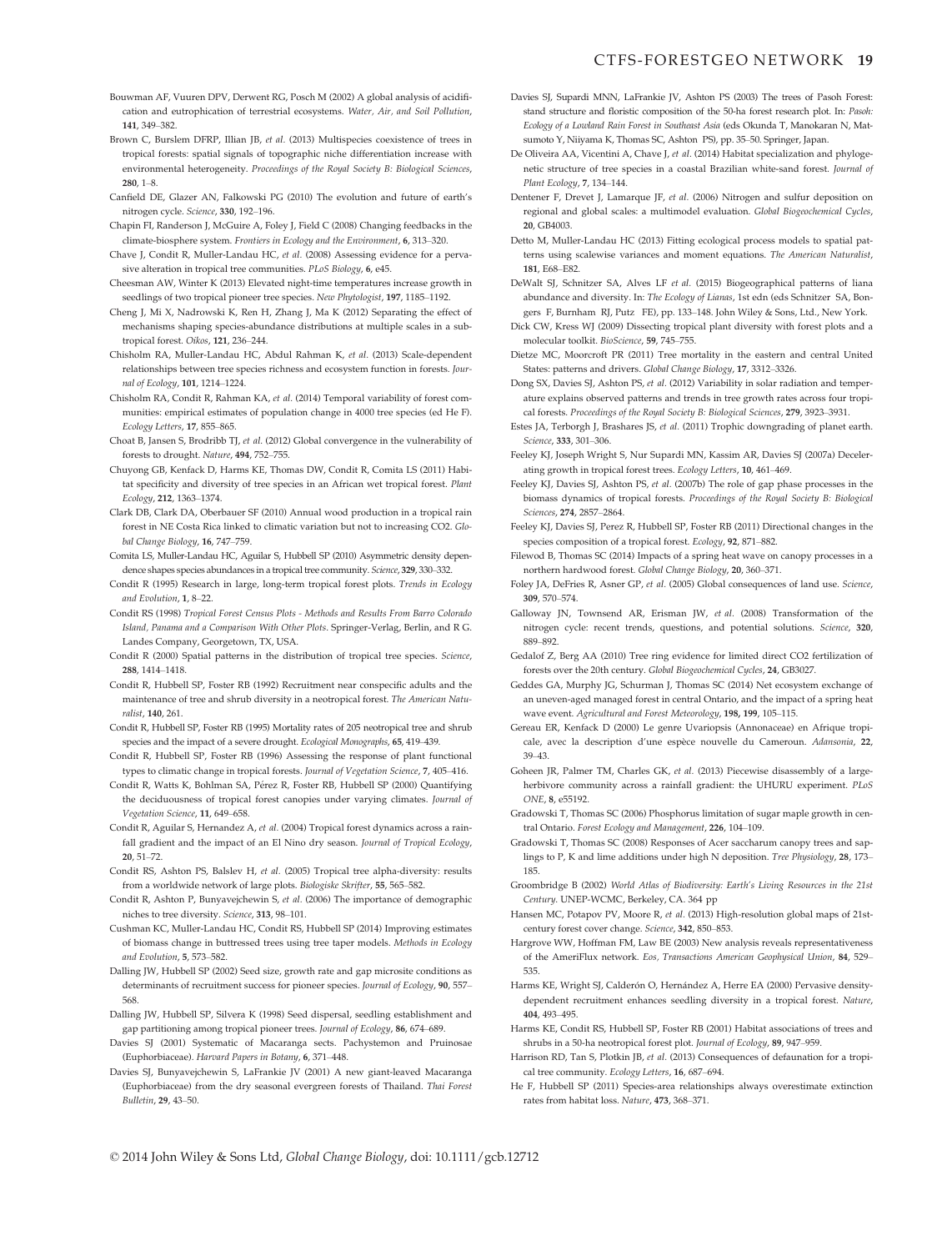#### 20 K. J. ANDERSON-TEIXEIRA et al.

- He F, Legendre P (2002) Species diversity patterns derived from species-area model. Ecology, 83, 1185–1198.
- Hietz P, Turner BL, Wanek W, Richter A, Nock CA, Wright SJ (2011) Long-term change in the nitrogen cycle of tropical forests. Science, 334, 664–666.
- Hijmans RJ, Cameron SE, Parra JL, Jones PG, Jarvis A (2005) Very high resolution interpolated climate surfaces for global land areas. International Journal of Climatology, 25, 1965–1978.
- Hoffman FM, Kumar J, Mills RT, Hargrove WW (2013) Representativeness-based sampling network design for the State of Alaska. Landscape Ecology, 28, 1567-1586.
- Hrcek J, Miller SE, Quicke DLJ, Smith MA (2011) Molecular detection of trophic links in a complex insect host–parasitoid food web. Molecular Ecology Resources, 11, 786– 794.
- Hubbell SP (1979) Tree dispersion, abundance, and diversity in a tropical dry forest. Science, 203, 1299–1309.
- Hubbell S (2001) The Unified Neutral Theory of Biodiversity and Biogeography. Princeton University Press, Princeton.
- Hubbell SP, Ahumada JA, Condit R, Foster RB (2001) Local neighborhood effects on long-term survival of individual trees in a neotropical forest. Ecological Research, 16, 859–875.
- Ickes K, Dewalt SJ, Appanah S (2001) Effects of native pigs (Sus scrofa) on woody understorey vegetation in a Malaysian lowland rain forest. Journal of Tropical Ecology, 17, 191–206.
- Ingwell LL, Joseph Wright S, Becklund KK, Hubbell SP, Schnitzer SA (2010) The impact of lianas on 10 years of tree growth and mortality on Barro Colorado Island, Panama. Journal of Ecology, 98, 879–887.
- IPCC (2013) Climate change 2013: the physical science basis. In: Contribution of Working Group I to the Fifth Assessment Report of the Intergovernmental Panel on Climate Change (eds Stocker TF, Quin D, Plattner G-K, Tignor M, Allen SK, Boschung J, Nauels A, Xia Y, Bex V, Midgley PM), pp. 1535. Cambridge University Press, Cambridge, UK and New York, NY, USA.
- Isbell F, Calcagno V, Hector A, et al. (2011) High plant diversity is needed to maintain ecosystem services. Nature, 477, 199–202.
- Jansen PA, Muller-Landau HC, Wright SJ (2010) Bushmeat hunting and climate: an indirect link. Science, 327, 30.
- John R, Dalling JW, Harms KE, et al. (2007) Soil nutrients influence spatial distributions of tropical tree species. Proceedings of the National Academy of Sciences, 104, 864–869.
- Jones FA, Erickson DL, Bernal MA, et al. (2011) The roots of diversity: below ground species richness and rooting distributions in a tropical forest revealed by DNA barcodes and inverse modeling (ed Shiu S-H). PLoS ONE, 6, e24506.
- Katabuchi M, Kurokawa H, Davies SJ, Tan S, Nakashizuka T (2012) Soil resource availability shapes community trait structure in a species-rich dipterocarp forest: soil resources and community structure. Journal of Ecology, 100, 643-651.
- Kenfack D, Ewango CEN, Thomas DW (2004) Manilkara lososiana, a new species of Sapotaceae from Cameroon. Kew Bulletin, 59, 609–612.
- Kenfack D, Sainge NM, Thomas DW (2006) A new species of Cassipourea (Rhizophoraceae) from western Cameroon. Novon, 16, 61–64.
- Kirtman B, Power SB, Adedoyin JA et al. (2013) Near-term climate change: projections and predictability. In: Climate Change 2013: The Physical Science Basis. Contribution of Working Group I to the Fifth Assessment Report of the Intergovernmental Panel on Climate Change (eds Stocker TF, Qin D, Plattner G-K, Tignor M, Allen SK, Boschung J, Nauels A, Xia Y, Bex V, Midggley PM), pp. 953–1028. Cambridge University Press, Cambridge, UK and New York, NY, USA.
- Kraft NJB, Metz MR, Condit RS, Chave J (2010) The relationship between wood density and mortality in a global tropical forest data set. New Phytologist, 188, 1124–1136.
- Kress WJ, Erickson DL, Jones FA, Swenson NG, Perez R, Sanjur O, Bermingham E (2009) Plant DNA barcodes and a community phylogeny of a tropical forest dynamics plot in Panama. Proceedings of the National Academy of Sciences, 106, 18621-18626.
- Kress WJ, Erickson DL, Swenson NG, Thompson J, Uriarte M, Zimmerman JK (2010) Advances in the use of DNA barcodes to build a community phylogeny for tropical trees in a Puerto Rican forest dynamics plot. PLoS ONE, 5, e15409.
- LaFrankie JV, Davies SJ, Wang LK, Lee SK, Lum SKY (2005) Forest Trees of Bukit Timah: Population Ecology in a Tropical Forest Fragment. Simply Green, Singapore, pp. 178.
- Lai J, Coomes DA, Du X, et al. (2013) A general combined model to describe treediameter distributions within subtropical and temperate forest communities. Oikos, 122, 1636–1642.
- Laurance WF, Oliveira AA, Laurance SG, et al. (2004) Pervasive alteration of tree communities in undisturbed Amazonian forests. Nature, 428, 171–175.
- Laurance WF, Nascimento HEM, Laurance SG, et al. (2006) Rapid decay of tree-community composition in Amazonian forest fragments. Proceedings of the National Academy of Sciences, 103, 19010–19014.
- Laurance SGW, Laurance WF, Nascimento HEM, Andrade A, Fearnside PM, Rebello ERG, Condit R (2009) Long-term variation in Amazon forest dynamics: amazon forest dynamics. Journal of Vegetation Science, 20, 323–333.
- Laurance WF, Carolina Useche D, Rendeiro J, et al. (2012) Averting biodiversity collapse in tropical forest protected areas. Nature, 489, 290–294.
- Lebrija-Trejos E, Wright SJ, Hernandez A, Reich PB (2013) Does relatedness matter? Phylogenetic density dependent survival of seedlings in a tropical forest. Ecology, 95, 940–951.
- Lee H, Davies S, LaFrankie JV, Tan S, Itoh A, Yamakura T, Ashton PS (2002) Floristic and structural diversity of 52 hectares of mixed dipterocarp forest in Lambir Hills National Park, Sarawak, Malaysia. Journal of Tropical Forest Science, 14, 379–400.
- Leidner AK, Haddad NM, Lovejoy TE (2010) Does tropical forest fragmentation increase long-term variability of butterfly communities? PLoS ONE, 5, e9534.
- Leigh E, Condit R, Lao S (2004) The neutral theory of forest ecology. In: Tropical Forest Diversity and Dynamism: Findings From a Large-Scale Plot Network (eds Losos EC, Leigh EG), pp. 244–263. University of Chicago Press, Chicago.
- Lewis SL, Lopez-Gonzalez G, Sonke B, et al. (2009a) Increasing carbon storage in intact African tropical forests. Nature, 457, 1003.
- Lewis SL, Lloyd J, Sitch S, Mitchard ETA, Laurance WF (2009b) Changing ecology of tropical forests: evidence and drivers. Annual Review of Ecology, Evolution, and Systematics, 40, 529-549.
- Lewis SL, Brando PM, van der Phillips OL, Heijden GMF, Nepstad D (2011) The 2010 Amazon drought. Science, 331, 554–554.
- Li B, Hao Z, Bin Y, Zhang J, Wang M (2012) Seed rain dynamics reveals strong dispersal limitation, different reproductive strategies and responses to climate in a temperate forest in northeast China. Journal of Vegetation Science, 23, 271–279.
- Likens GE, Driscoll CT, Buso DC (1996) Long-term effects of acid rain: response and recovery of a forest ecosystem. Science, 272, 244-246.
- Lin D, Lai J, Muller-Landau HC, Mi X, Ma K (2012) Topographic variation in aboveground biomass in a subtropical evergreen Broad-Leaved forest in China (ed Hector A). PLoS ONE, 7, e48244.
- Liu XJ, Swenson NG, Wright SJ, et al. (2012) Covariation in plant functional traits and soil fertility within two species-Rich forests (ed Reinhart KO). PLoS ONE, 7, e34767.
- Losos EC, Leigh EG (2004) Tropical Forest Diversity and Dynamism: Findings From a Large-Scale Network. University of Chicago Press, Chicago, IL; London.
- Lutz JA, Larson AJ, Freund JA, Swanson ME, Bible KJ (2013) The importance of largediameter trees to forest structural heterogeneity (ed Newsom LA). PLoS ONE, 8, e82784.
- Lutz JA, Larson AL Furniss TL et al. (2014) Spatially non-random tree mortality and ingrowth maintain equilibrium pattern in an old-growth Pseudotsuga-Tsuga forest. Ecology, 95, 2047–2054.
- Maddalena D, Hoffman F, Kumar J, Hargrove W (2014) Landscape Characterization and Representativeness Analysis for Understanding Sampling Network Coverage. Climate Change Science Institute (CCSI), Oak Ridge National Laboratory (ORNL), Oak Rdige, TN (US); DOI:10.15149/1148699.
- Magnani F, Mencuccini M, Borghetti M, et al. (2007) The human footprint in the carbon cycle of temperate and boreal forests. Nature, 447, 849–851.
- Makana J-R, Ewango CN, McMahon SM, Thomas SC, Hart TB, Condit R (2011) Demography and biomass change in monodominant and mixed old-growth forest of the Congo. Journal of Tropical Ecology, 27, 447–461.
- Manokaran N, LaFrankie JV, Kochummen K, et al. (1990) Methodology for the fifty hectare research plot at Pasoh Forest Reserve. Research Pamphlet, Forest Research Institute of Malaysia, 104, 1–69.
- Martin AR, Thomas SC (2011) A reassessment of carbon content in tropical trees. PLoS ONE, 6, e23533.
- Mascaro J, Detto M, Asner GP, Muller-Landau HC (2011) Evaluating uncertainty in mapping forest carbon with airborne LiDAR. Remote Sensing of Environment, 115, 3770–3774.
- Matson PA, McDowell WH, Townsend AR, Vitousek PM (1999) The globalization of N deposition: ecosystem consequences in tropical environments. Biogeochemistry, 46, 67–83.
- Mayor JR, Wright SJ, Schuur EAG, Brooks ME, Turner BL (2014a) Stable nitrogen isotope patterns of trees and soils altered by long-term nitrogen and phosphorus addition to a lowland tropical rainforest. Biogeochemistry, 119, 293–306.
- Mayor JR, Wright SJ, Turner BL (2014b) Species-specific responses of foliar nutrients to long-term nitrogen and phosphorus additions in a lowland tropical forest. Journal of Ecology, 102, 36–44.
- McGarvey JC, Bourg NA, Thompson JR, McShea WJ, Shen X (2013) Effects of twenty years of deer exclusion on woody vegetation at three life-history stages in a Mid-Atlantic Temperate Deciduous forest. Northeastern Naturalist, 20, 451–468.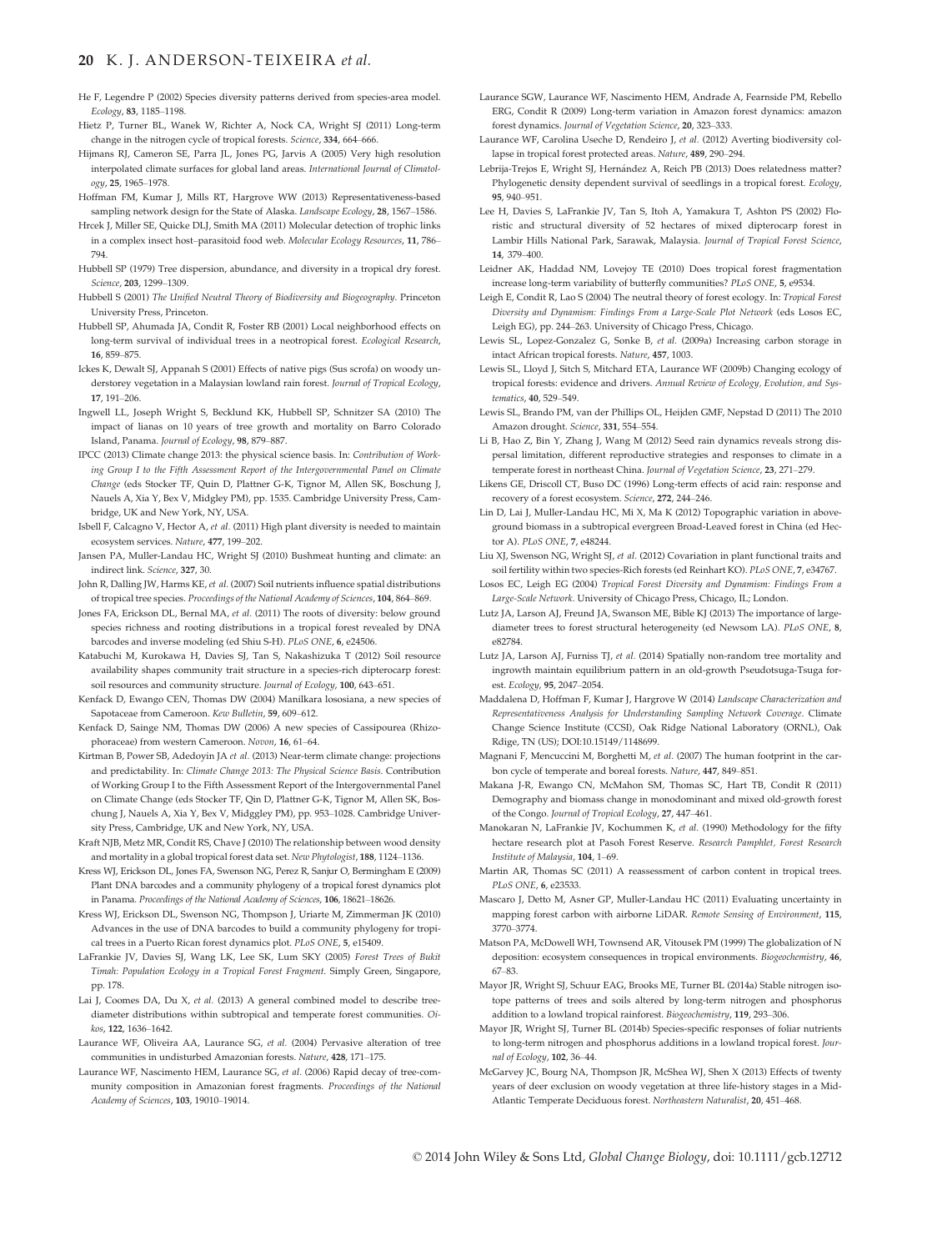- McMahon SM, Parker GG (2014) A general model of intra-annual tree growth using dendrometer bands. Ecology and Evolution, in press.
- McMahon SM, Parker GG, Miller DR (2010) Evidence for a recent increase in forest growth. Proceedings of the National Academy of Sciences, 107, 3611–3615.
- Medvigy D, Wofsy SC, Munger JW, Hollinger DY, Moorcroft PR (2009) Mechanistic scaling of ecosystem function and dynamics in space and time: ecosystem Demography model version 2. Journal of Geophysical Research: Biogeosciences, 114, G01002
- Melillo JM, Butler S, Johnson J, et al. (2011) Soil warming, carbon-nitrogen interactions, and forest carbon budgets. Proceedings of the National Academy of Sciences, 108, 9508–9512.
- Moorcroft PR, Hurtt GC, Pacala SW (2001) A method for scaling vegetation dynamics: the ecosystem demography model (ED). Ecological Monographs, 71, 557–586.
- Mori AS, Furukawa T, Sasaki T (2013) Response diversity determines the resilience of ecosystems to environmental change. Biological Reviews, 88, 349–364.
- Muller-Landau HC, Condit RS, Chave J, et al. (2006a) Testing metabolic ecology theory for allometric scaling of tree size, growth and mortality in tropical forests. Ecology Letters, 9, 575–588.
- Muller-Landau HC, Condit RS, Harms KE, et al. (2006b) Comparing tropical forest tree size distributions with the predictions of metabolic ecology and equilibrium models. Ecology Letters, 9, 589–602.
- Muller-Landau HC, Wright SJ, Calderón O, Condit R, Hubbell SP (2008) Interspecific variation in primary seed dispersal in a tropical forest. Journal of Ecology, 96, 653– 667.
- Muller-Landau H, Detto M, Chisholm RA, Hubbell SP, Condit RS (2014) Detecting and projecting changes in forest biomass from plot data. In: Forests and Global Change (eds Coomes DA, Burslem DFRP, Simonson WD), pp. 381–415. Cambridge University Press, Cambridge, UK.
- Ngo KM, Turner BL, Muller-Landau HC, Davies SJ, Larjavaara M, Nik Hassan NFB, Lum S (2013) Carbon stocks in primary and secondary tropical forests in Singapore. Forest Ecology and Management, 296, 81–89.
- Norby RJ, DeLucia EH, Gielen B, et al. (2005) Forest response to elevated CO2 is conserved across a broad range of productivity. Proceedings of the National Academy of Sciences of the United States of America, 102, 18052–18056.
- Novotny V, Basset Y (2005) Host specificity of insect herbivores in tropical forests. Proceedings of the Royal Society B: Biological Sciences, 272, 1083–1090.
- Novotny V, Basset Y, Miller SE, Weiblen GD, Bremer B, Cizek L, Drozd P (2002) Low host specificity of herbivorous insects in a tropical forest. Nature, 416, 841–844.
- Novotny V, Miller SE, Baje L, et al. (2010) Guild-specific patterns of species richness and host specialization in plant–herbivore food webs from a tropical forest. Journal of Animal Ecology, 79, 1193–1203.
- Olson DM, Dinerstein E, Wikramanayake ED, et al. (2001) Terrestrial ecoregions of the world: a new map of life on earth. BioScience, 51, 933.
- Pan Y, Birdsey RA, Phillips OL, Jackson RB (2013) The structure, distribution, and biomass of the world's forests. Annual Review of Ecology, Evolution, and Systematics, 44, 593–622.
- Pau S, Wolkovich EM, Cook BI, Nytch CJ, Regetz J, Zimmerman JK, Joseph Wright S (2013) Clouds and temperature drive dynamic changes in tropical flower production. Nature Climate Change, 3, 838–842.
- Peay KG, Kennedy PG, Davies SJ, Tan S, Bruns TD (2010) Potential link between plant and fungal distributions in a dipterocarp rainforest: community and phylogenetic structure of tropical ectomycorrhizal fungi across a plant and soil ecotone. New Phytologist, 185, 529–542.
- Pei NC, Lian J-Y, Erickson DL, Swenson NG, Kress WJ, Ye W-H, Ge X-J (2011) Exploring tree-habitat associations in a chinese subtropical forest plot using a molecular phylogeny generated from DNA barcode loci. PLoS ONE, 6, e21273.
- Potts MD (2003) Drought in a Bornean everwet rain forest. Journal of Ecology, 91, 467– 474.
- Rejou-Mechain M, Muller-Landau HC, Detto M, et al. (2014) Local spatial structure of forest biomass and its consequences for remote sensing of carbon stocks. Biogeosciences Discussions, 11, 5711–5742.
- Ricklefs RE (2007) The Economy of Nature. 6th edn. W. H. Freeman, New York, NY.
- Rüger N, Berger U, Hubbell SP, Vieilledent G, Condit R (2011) Growth strategies of tropical tree species: disentangling light and size effects (ed Scalas E). PLoS ONE, 6, e25330.
- Rüger N, Wirth C, Wright SJ, Condit R (2012) Functional traits explain light and size response of growth rates in tropical tree species. Ecology, 93, 2626–2636.
- Russo SE, Davies SJ, King DA, Tan S (2005) Soil-related performance variation and distributions of tree species in a Bornean rain forest. Journal of Ecology, 93, 879–889.
- Russo SE, Kochsiek A, Olney J, Thompson L, Miller AE, Tan S (2013) Nitrogen uptake strategies of edaphically specialized Bornean tree species. Plant Ecology, 214, 1405-1416.
- Santiago LS, Wright SJ (2007) Leaf functional traits of tropical forest plants in relation to growth form. Functional Ecology, 21, 19–27.
- Schlesinger WH (2012) Biogeochemistry: An Analysis of Global Change, (3rd edn). Academic Press, London.
- Schmitz OJ, Raymond PA, Estes JA, et al. (2013) Animating the carbon cycle. Ecosystems, 17, 344–359.
- Schnitzer SA (2005) A mechanistic explanation for global patterns of liana abundance and distribution. The American Naturalist, 166, 262–276.
- Schnitzer SA, Bongers F (2011) Increasing liana abundance and biomass in tropical forests: emerging patterns and putative mechanisms. Ecology Letters, 14, 397–406.
- Shen G, Yu M, Hu X-S, Mi X, Ren H, Sun I-F, Ma K (2009) Species-area relationships explained by the joint effects of dispersal limitation and habitat heterogeneity. Ecology, 90, 3033–3041.
- Sherwood S, Fu Q (2014) A drier future? Science, 343, 737–739.
- Slot M, Rey-Sánchez C, Winter K, Kitajima K (2014) Trait-based scaling of temperature-dependent foliar respiration in a species-rich tropical forest canopy. Functional Ecology, in press.
- Snyder PK, Delire C, Foley JA (2004) Evaluating the influence of different vegetation biomes on the global climate. Climate Dynamics, 23, 279–302.
- Soil Survey Staff (1999) Soil taxonomy: a basic system of soil classification for making and interpreting soil surveys, 2nd edn. Natural Resources Conservation Service, U.S Department of Agriculture Handbook 436.
- Soja AJ, Tchebakova NM, French NHF, et al. (2007) Climate-induced boreal forest change: predictions versus current observations. Global and Planetary Change, 56, 274–296.
- Sonke B, Kenfack D, Robbrecht E (2002) A new species of the Tricalysia atherura group (Rubiaceae) from southwestern Cameroon. Adansonia, 24, 173–177.
- Stephenson NL, Das AJ, Condit R, et al. (2014) Rate of tree carbon accumulation increases continuously with tree size. Nature, 507, 90–93.
- Sukumar R, Suresh HS, Dattaraja HS, Srinidhi S, Nath C (2005) The dynamics of a tropical dry forest in India: climate, fire, elephants and the evolution of life-history strategies. In: Biotic Interactions in the Tropics: Their Role in the Maintenance of Species Diversity (eds Burslem DFRP, Pinard M, Hartley S), pp. 510–529. Cambridge University Press, Cambridge, UK.
- Suresh HS, Dattaraja HS, Sukumar R (2010) Relationship between annual rainfall and tree mortality in a tropical dry forest: results of a 19-year study at Mudumalai, southern India. Forest Ecology and Management, 259, 762-769.
- Swenson NG, Stegen JC, Davies SJ, et al. (2011) Temporal turnover in the composition of tropical tree communities: functional determinism and phylogenetic stochasticity. Ecology, 93, 490–499.
- Swenson NG, Stegen JC, Davies SJ, et al. (2012) Temporal turnover in the composition of tropical tree communities: functional determinism and phylogenetic stochasticity. Ecology, 93, 490–499.
- Tan S, Yamakura T, Tani M, et al. (2009) Review of soils on the 52 ha long term ecological research plot in mixed dipterocarp forest at Lambir, Sarawak, Malaysian Borneo. Tropics, 18, 61–86.
- Tans P, Keeling CD (2014) Trends in atmospheric carbon dioxide, National Oceanic & Atmospheric Administration, Earth System Research Laboratory (NOAA/ESRL) & Scripps Institution of Oceanography, http://www.esrl.noaa.gov/gmd/ccgg/ trends/index.html#mlo\_growth.
- Thomas D, Burnham RJ, Chuyong GB, Kenfack D, Sainge NM (2015) Liana abundance and diversity in Cameroon's Korup National Park. In: The Ecology of Lianas, first edn (eds Schnitzer SA, Bongers F, Burnham RJ, Putz FE), pp. 13–22. John Wiley & Sons, Ltd, New York.
- Turner IM, T Corlett R (1996) The conservation value of small, isolated fragments of lowland tropical rain forest. Trends in Ecology & Evolution, 11, 330-333.
- Uriarte M, Canham CD, Thompson J, Zimmerman JK (2004) A neighborhood analysis of tree growth and survival in a hurricane-driven tropical forest. Ecological Monographs, 74, 591–614.
- Uriarte M, Canham CD, Thompson J, Zimmerman JK, Brokaw N (2005) Seedling recruitment in a hurricane-driven tropical forest: light limitation, density-dependence and the spatial distribution of parent trees. Journal of Ecology, 93, 291–304.
- U.S. DOE (2012) Research priorities for tropical ecosystems under climate change workshop report, DOE/SC-0153.
- Usinowicz J, Wright SJ, Ives AR (2012) Coexistence in tropical forests through asynchronous variation in annual seed production. Ecology, 93, 2073–2084.